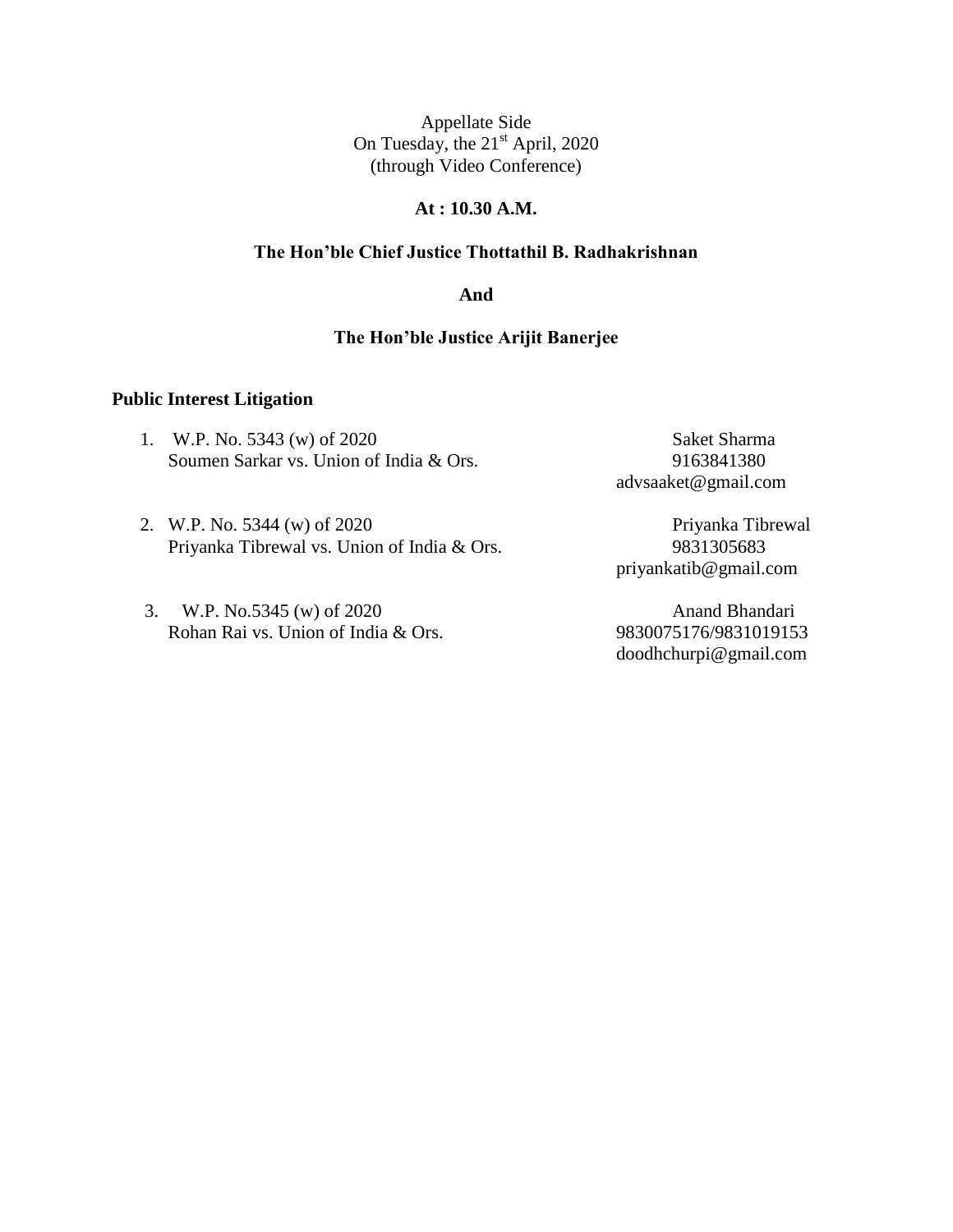### **At : 10.30 A.M.**

#### **The Hon'ble Chief Justice Thottathil B. Radhakrishnan**

**And**

**The Hon'ble Justice Tirthankar Ghosh** (After the Division Bench fixed at 10.30 A.M.)

#### APPLICATION FOR BAIL/ ANTICIPATORY BAIL

---------------------------------------

- 1. CRM 2928/2020 UPENDRA RAJAK Vs DEBANGSHU GHOSH CRAN 1364/2020 STATE OF WEST BENGAL
- 2. CRM 2943/2020 ABDUL KADIR Vs ARUSHI RATHORE CRAN 1376/2020 STATE OF WEST BENGAL
- 3. CRM 2973/2020 SHABBIR ALAM @ SHABBIR QUERESHI Vs SUMITAVA CHAKRABORTY CRAN 1406/2020 STATE OF WEST BENGAL
- 4. CRM 2974/2020 CHHAYA MONDAL Vs SOUMYOJIT DAS MAHAPATRA CRAN 1407/2020 STATE OF WEST BENGAL
- 5. CRM 2978/2020 BIPLAB BASAK Vs BHASKAR ROY STATE OF WEST BENGAL
- 6. CRM 2952/2020 AVIJIT BISWAS Vs SHIBAJI KUMAR DAS CRAN 1390/2020 STATE OF WEST BENGAL
- 7. CRM 3013/2020 JIYAUL RAHAMAN @ JIYAUR RAHMAN Vs SRIMOYEE MUKHERJEE STATE OF WEST BENGAL
- 8. CRM 3014/2020 NAZRUL ISLAM @ ISLAM Vs MOUNICK GHOSH STATE OF WEST BENGAL
- 9. CRM 3015/2020 NAZRUL GAZI @ NAZRUL ISLAM GAZI Vs SOUMYAJIT DAS MAHAPATRA STATE OF WEST BENGAL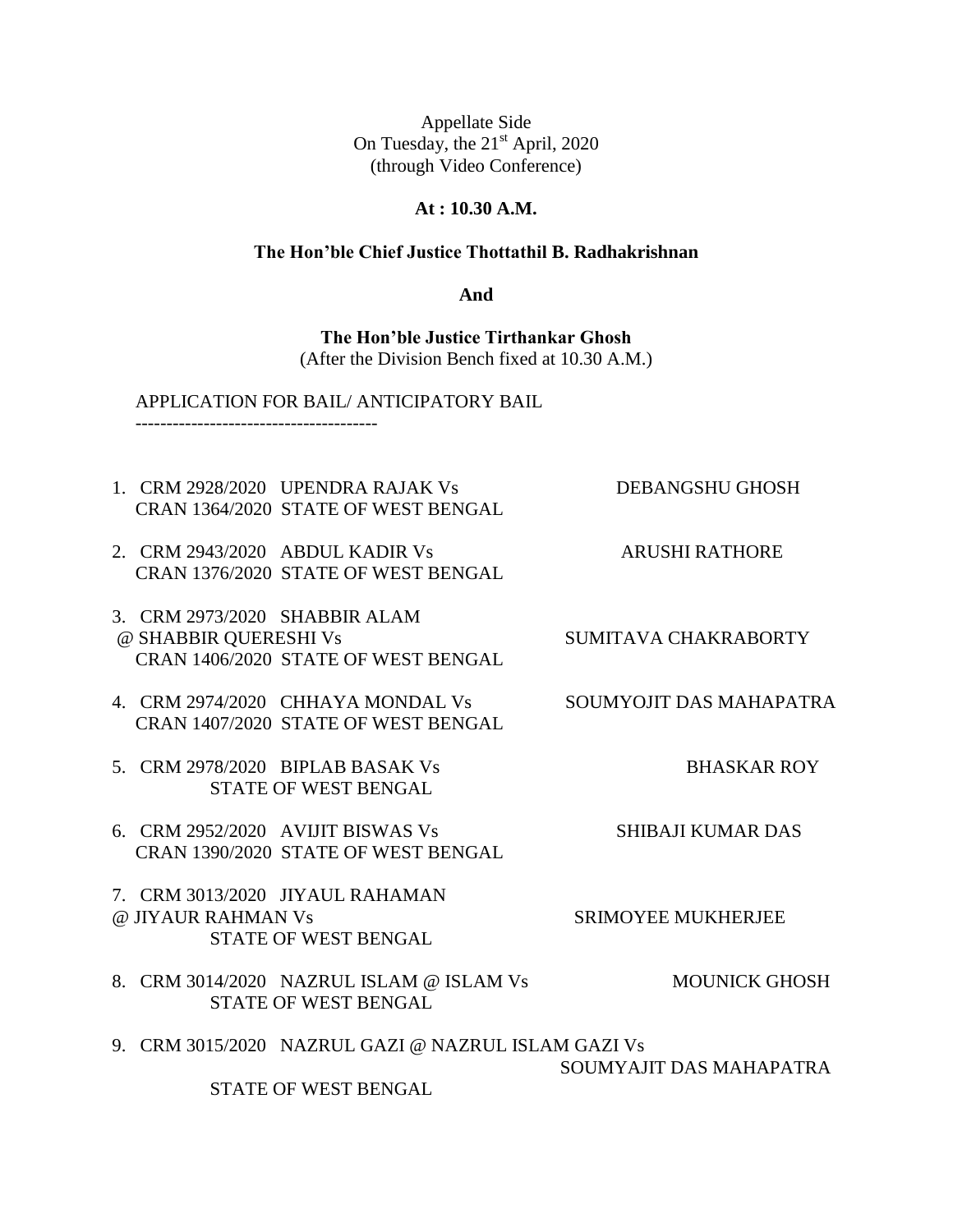10. CRM 3016/2020 JAHANGIR ALAM Vs

STATE OF WEST BENGAL

RAJESHWAR CHAKRABORTY

11. CRM 3018/2020 JIYARUL MONDAL Vs JEENIA RUDRA STATE OF WEST BENGAL

12. CRM 3021/2020 HERA KHAN @ HEERA KHAN Vs ARINDAM ROY STATE OF WEST BENGAL

13. CRA 268/2018 SHADAB SIDDIQUI Vs D. MUKHERJEE CRAN 1401/2020 STATE OF WEST BENGAL

14. CRM 860/2020 AMAL PATRA @ MADAN Vs SWARNALI SAHA CRAN 1397/2020 STATE OF WEST BENGAL WITH CRM 1723/2020

15. CRM 2992/2020 IAMDUL SK Vs KOUSTAV BAGCHI STATE OF WEST BENGAL

16. CRM 2993/2020 HIRANMOY MISTRY Vs BISWAJIT MANNA STATE OF WEST BENGAL

17. CRM 3023/2020 MOSTAFA @ MUSTUFA MONDAL Vs KOUSTAV BAGCHI STATE OF WEST BENGAL

18. CRM 3000/2020 GOLAP KHAN Vs DEV KUMAR SHARMA STATE OF WEST BENGAL

19. CRM 3027/2020 JOYPRAKASH MAHATO Vs RUPRAJ BANERJEE CRAN 1428/2020 STATE OF WEST BENGAL

20. CRM 3019/2020 ISBAIL @ ISBAI SK. &ANR Vs

MOZHAR HOSSAIN CHOWDHURY

21. CRM 3026/2020 JEWANNA PHILIPS SATADRU LAHIRI @ JOANNA MARIA PHILLIPS Vs CRAN 1427/2020 UNION OF INDIA 22. CRM 2995/2020 HAIDUL MONDAL Vs ARNAB SAHA

STATE OF WEST BENGAL

STATE OF WEST BENGAL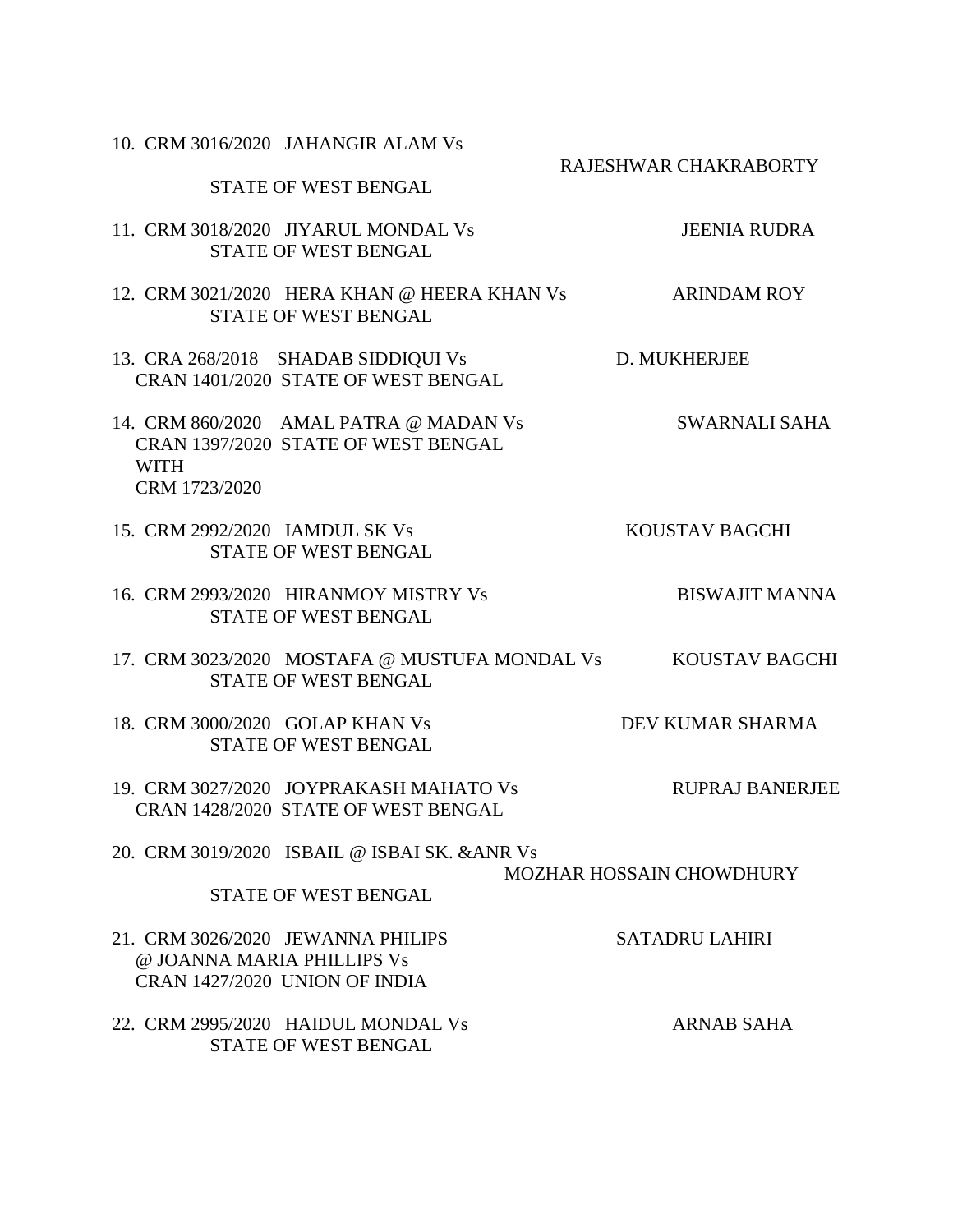|                                | 23. CRM 2996/2020 HABLU BAG @ BHATUK Vs         |                           |
|--------------------------------|-------------------------------------------------|---------------------------|
|                                | <b>STATE OF WEST BENGAL</b>                     | SOUMYOJIT DAS MAHAPATRA   |
|                                | 24. CRM 3004/2020 GANESH DAS Vs                 | <b>ARINDAM ROY</b>        |
|                                | <b>STATE OF WEST BENGAL</b>                     |                           |
|                                | 25. CRM 3035/2020   PARITOSH TALUKDAR @ KALU Vs | <b>ACHIN JANA</b>         |
|                                | CRAN 1434/2020 STATE OF WEST BENGAL             |                           |
|                                | 26. CRM 3022/2020 MRINAL BISWAS Vs              | DEV KUMAR SHARMA          |
|                                | STATE OF WEST BENGAL                            |                           |
|                                | 27. CRM 3052/2020 RAHUL SINGH Vs                | VIKASH SINGH              |
|                                | CRAN 1447/2020 STATE OF WEST BENGAL             |                           |
|                                | 28. CRM 3050/2020 RAHUL KUMAR DAS Vs            | <b>JEENIA RUDRA</b>       |
|                                | <b>STATE OF WEST BENGAL</b>                     |                           |
| 29. CRM 3049/2020 RAHIM SK. Vs |                                                 | <b>ARNAB CHATTERJEE</b>   |
|                                | CRAN 1445/2020 STATE OF WEST BENGAL             |                           |
|                                | 30. CRM 3048/2020 RAHAMAT ALI APEL Vs           | DEBAPRAYA SAMANTA         |
|                                | CRAN 1444/2020 STATE OF WEST BENGAL             |                           |
|                                | 31. CRM 3047/2020 RABIUL SARDAR Vs              | <b>SONALI DAS</b>         |
| CRAN 1443/2020                 |                                                 |                           |
|                                | 32. CRM 1513/2020 RABIUL ISLAM @ CHOTTEE        | <b>SOUVIK DAS</b>         |
| @ CHOTTU @ CHATTU Vs           |                                                 |                           |
|                                | CRAN 1442/2020 STATE OF WEST BENGAL             |                           |
|                                | 33. CRM 3045/2020 PRINCE SINGH Vs               | <b>DHANANJAY</b>          |
| <b>BANERJEE</b>                |                                                 |                           |
|                                | CRAN 1441/2020 STATE OF WEST BENGAL             |                           |
|                                | 34. CRM 3043/2020 PRAMIT MANNA Vs               |                           |
|                                | CRAN 1440/2020 STATE OF WEST BENGAL             | SOUMYA BASU ROY CHOWDHURY |
|                                | 35. CRM 3042/2020 PRAKASH SINGH Vs              | <b>ANAND KESHARI</b>      |
|                                | STATE OF WEST BENGAL                            |                           |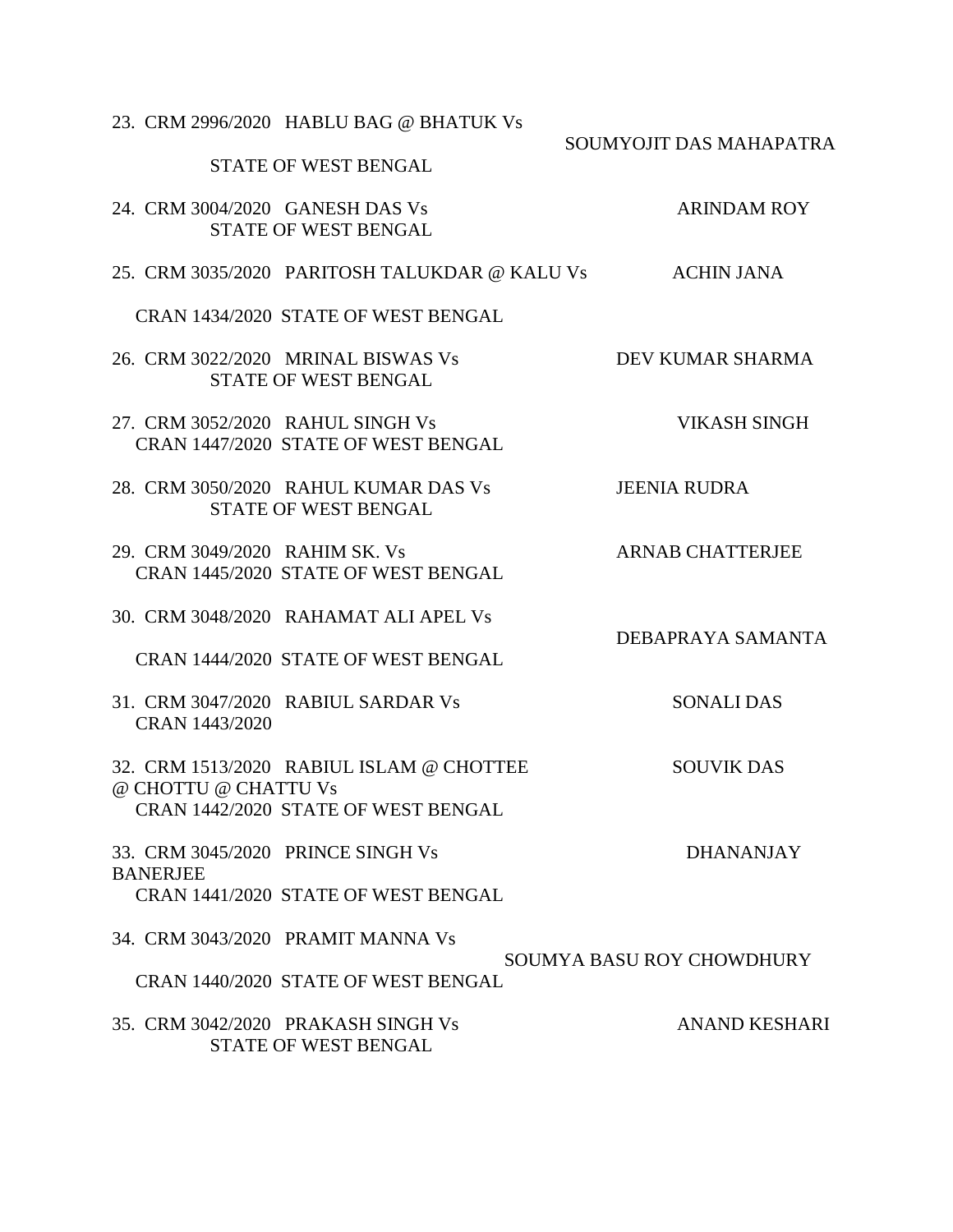36. CRM 3040/2020 PRADYUT BISWAS Vs MAJHAR HOSSAIN CHOWDHURY STATE OF WEST BENGAL

37. CRM 3039/2020 PRODIP SINGHA Vs

CRAN 1438/2020 STATE OF WEST BENGAL

38. CRM 3038/2020 PRADIP DAS Vs BHASKAR ROY STATE OF WEST BENGAL

39. CRM 3037/2020 PRABHU PANDIT Vs ARKA CHAKRABORTY CRAN 1437/2020 STATE OF WEST BENGAL

40. CRM 3032/2020 NIRMAL MAJHI Vs SHIBAJI KUMAR DAS CRAN 1435/2020 STATE OF WEST BENGAL

DEBAPRIYA SAMANTA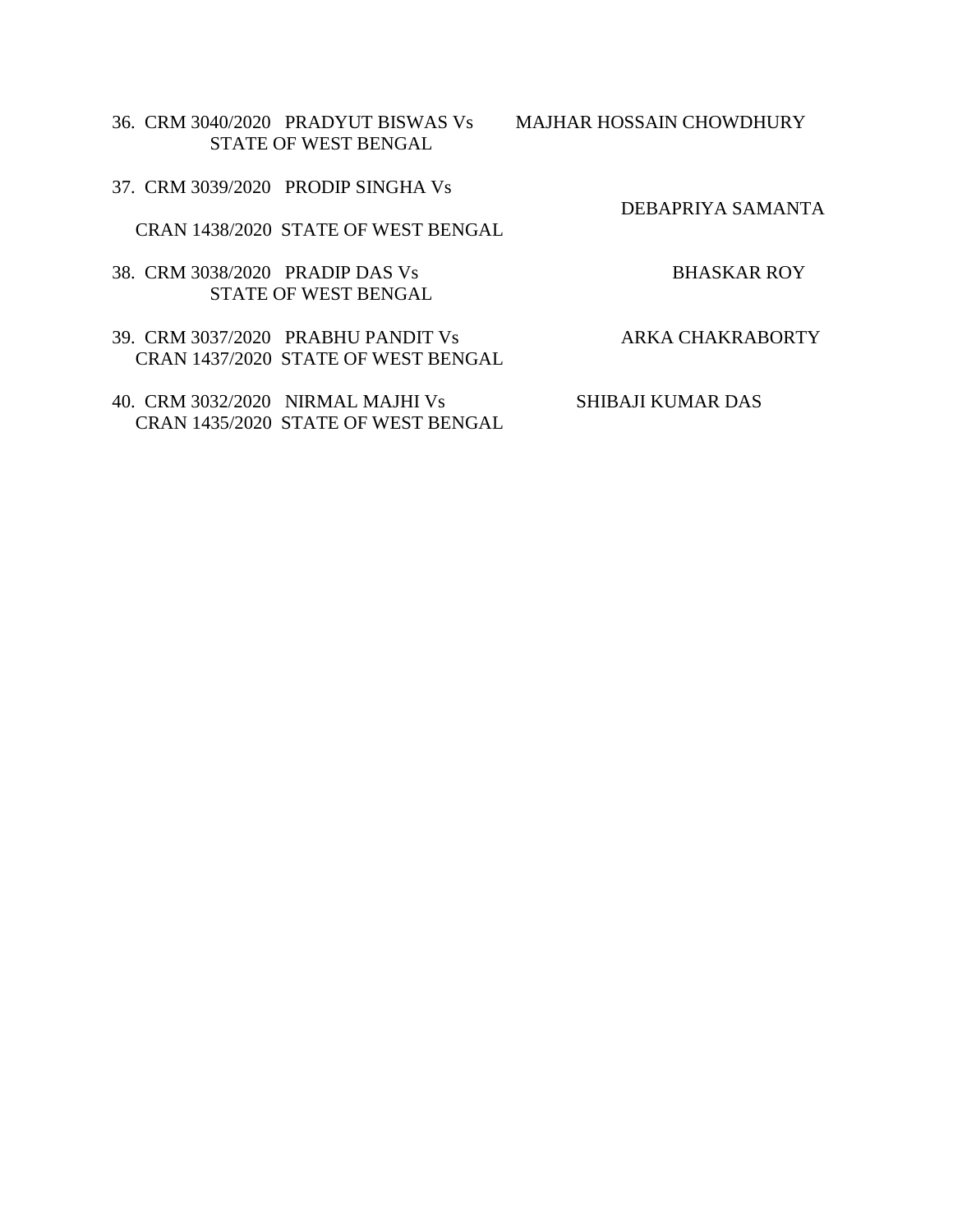# **At 10.30 A.M.**

# **The Hon'ble Justice Dipankar Datta**

### **And**

### **The Hon'ble Justice Sanjib Banerjee**

# APPLICATION FOR BAIL/ANTICIPATORY BAIL

|                                | 1. CRM 3029/2020 NASIMA BIBI @ NASIMA KHATUN & ANR Vs        |                       |
|--------------------------------|--------------------------------------------------------------|-----------------------|
|                                |                                                              | <b>ARINDAM ROY</b>    |
|                                | <b>STATE OF WEST BENGAL</b>                                  |                       |
|                                | 2. CRA 238/2015 BISWANATH ADHIKARY @ BISHU Vs                | <b>S S SAHA</b>       |
|                                | CRAN 1411/2020 UNION OF INDIA                                |                       |
|                                | 3. CRM 2888/2020 JAISUDDIN SK. Vs                            | MS. NATASA ASAD       |
|                                | CRAN 1523/2020 STATE OF WEST BENGAL                          |                       |
|                                | 4. CRM 2950/2020 AVINASH SOY @ ABINASH SOY @ ABHINASH SOY Vs |                       |
|                                |                                                              | <b>JEENIA RUDRA</b>   |
|                                | CRAN 1525/2020 STATE OF WEST BENGAL                          |                       |
| 5. CRM 3111/2020 SANJIB SUR Vs |                                                              | <b>SK SAHAJAN ALI</b> |
|                                | CRAN 1498/2020 STATE OF WEST BENGAL                          |                       |
|                                | 6. CRM 3110/2020 MOTIUR SK @ MOTI Vs                         | <b>ROBIUL ISLAM</b>   |
|                                | CRAN 1497/2020 STATE OF WEST BENGAL                          |                       |
|                                | 7. CRM 3109/2020 SANJOY SAHA Vs                              | <b>MD KHAIRUL</b>     |
|                                | <b>STATE OF WEST BENGAL</b>                                  |                       |
|                                | 8. CRM 3107/2020 MD MASIFUL HOQUE &                          |                       |
| ANR Vs                         |                                                              | MRITYUNJOY CHATTERJEE |
|                                | CRAN 1495/2020 STATE OF WEST BENGAL                          |                       |
|                                | 9. CRM 3108/2020 SANTANU BISWAS & ANR Vs                     | <b>SHIBAJI KR DAS</b> |
|                                | CRAN 1496/2020 STATE OF WEST BENGAL                          |                       |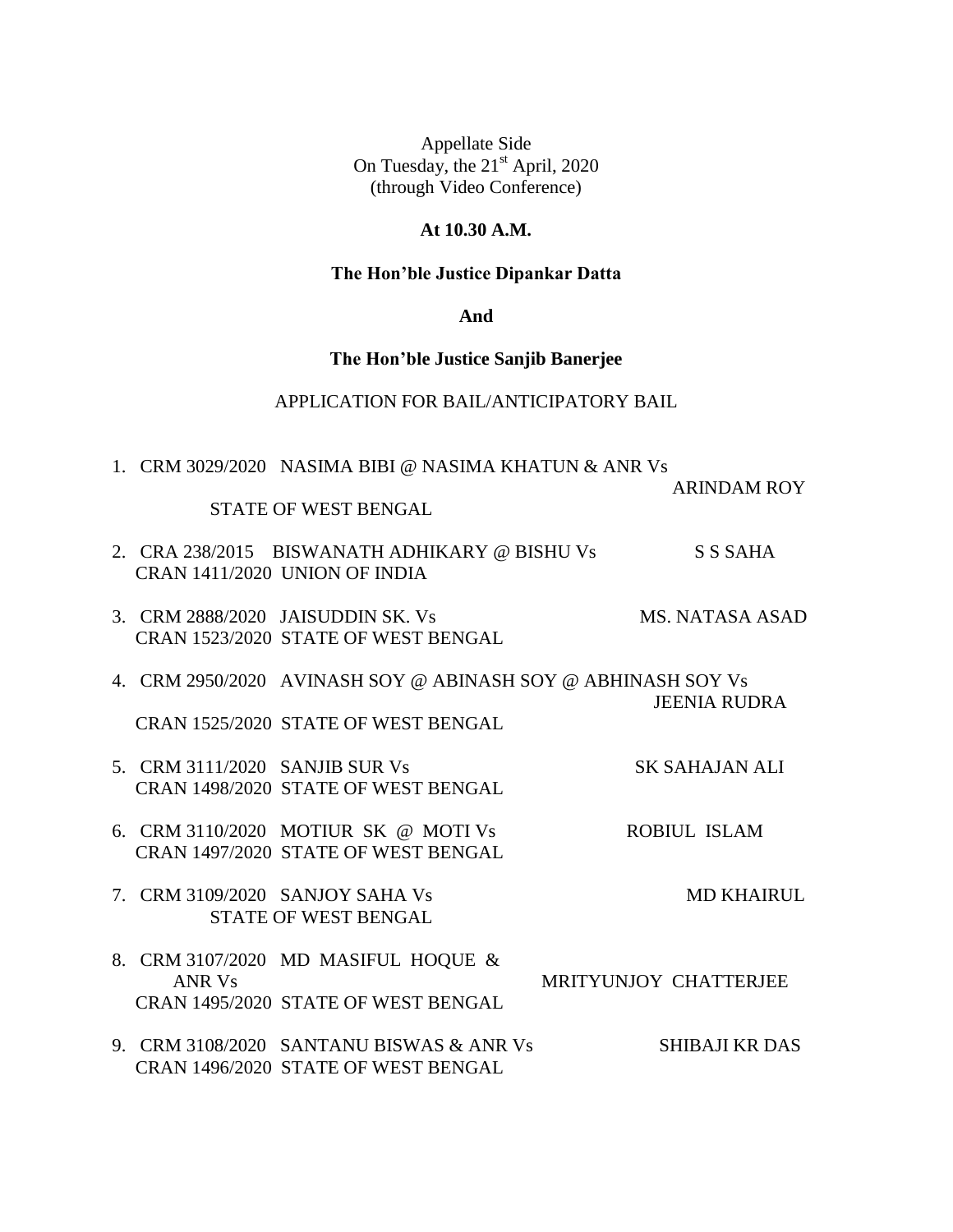| @ ROCKY & ANR Vs                 | 10. CRM 3104/2020 MD RAKIBUR RAHAMAN<br>CRAN 1491/2020 STATE OF WEST BENGAL                        | ROBIUL ISLAM           |
|----------------------------------|----------------------------------------------------------------------------------------------------|------------------------|
| 11. CRM 3106/2020 UJJAL PATRA Vs | <b>STATE OF WEST BENGAL</b>                                                                        | <b>D CHATTERJEE</b>    |
|                                  | 12. CRM 3103/2020 ENAMUL HAQUE @ ENIMUL HAQUE Vs<br>STATE OF WEST BENGAL                           | <b>ARINDAM ROY</b>     |
|                                  | 13. CRM 3100/2020 SUKURUDDIN SK Vs<br>CRAN 1489/2020 STATE OF WEST BENGAL                          | ROBIUL ISLAM           |
|                                  | 14. CRM 3101/2020 SADDAM SK& ORS Vs<br><b>STATE OF WEST BENGAL</b>                                 | <b>ARINDAM ROY</b>     |
| @ SONARDI MAHALDER Vs            | 15. CRM 3099/2020 SONADRI MAHALDER<br>STATE OF WEST BENGAL                                         | <b>ARINDAM ROY</b>     |
|                                  | 16. CRM 3098/2020 SURAJIT ROY @ BURO Vs<br>CRAN 1487/2020 STATE OF WEST BENGAL                     | <b>ROBIUL ISLAM</b>    |
|                                  | 17. CRM 3097/2020 SATYANARAYAN KURMI & ORS Vs<br>CRAN 1486/2020 STATE OF WEST BENGAL               | TANISTHA BANDYOPADHYAY |
|                                  | 18. CRM 3096/2020 SATTYAM & ANR SARDAR Vs<br>CRAN 1485/2020 STATE OF WEST BENGAL                   | <b>MD ZOHAIB RAUF</b>  |
|                                  | 19. CRM 3094/2020 SAJAHAN ALI @ JIRU @ JIARUL Vs RIYA DAS<br>CRAN 1483/2020 STATE OF WEST BENGAL   |                        |
|                                  | 20. CRM 3092/2020 SAMAR KUMAR JANA & ORS Vs SK SAHJAHAN ALI<br>CRAN 1481/2020 STATE OF WEST BENGAL |                        |
| 21. CRM 3093/2020 SAILESH RAI Vs | CRAN 1482/2020 STATE OF WEST BENGAL                                                                | <b>MD ZOHAIB RAUF</b>  |
|                                  | 22. CRM 3091/2020 SAIYAD SK @ SAAYEED ALI @ SAPATU Vs<br>CRAN 1509/2020 STATE OF WEST BENGAL       | AVINABA PATRA          |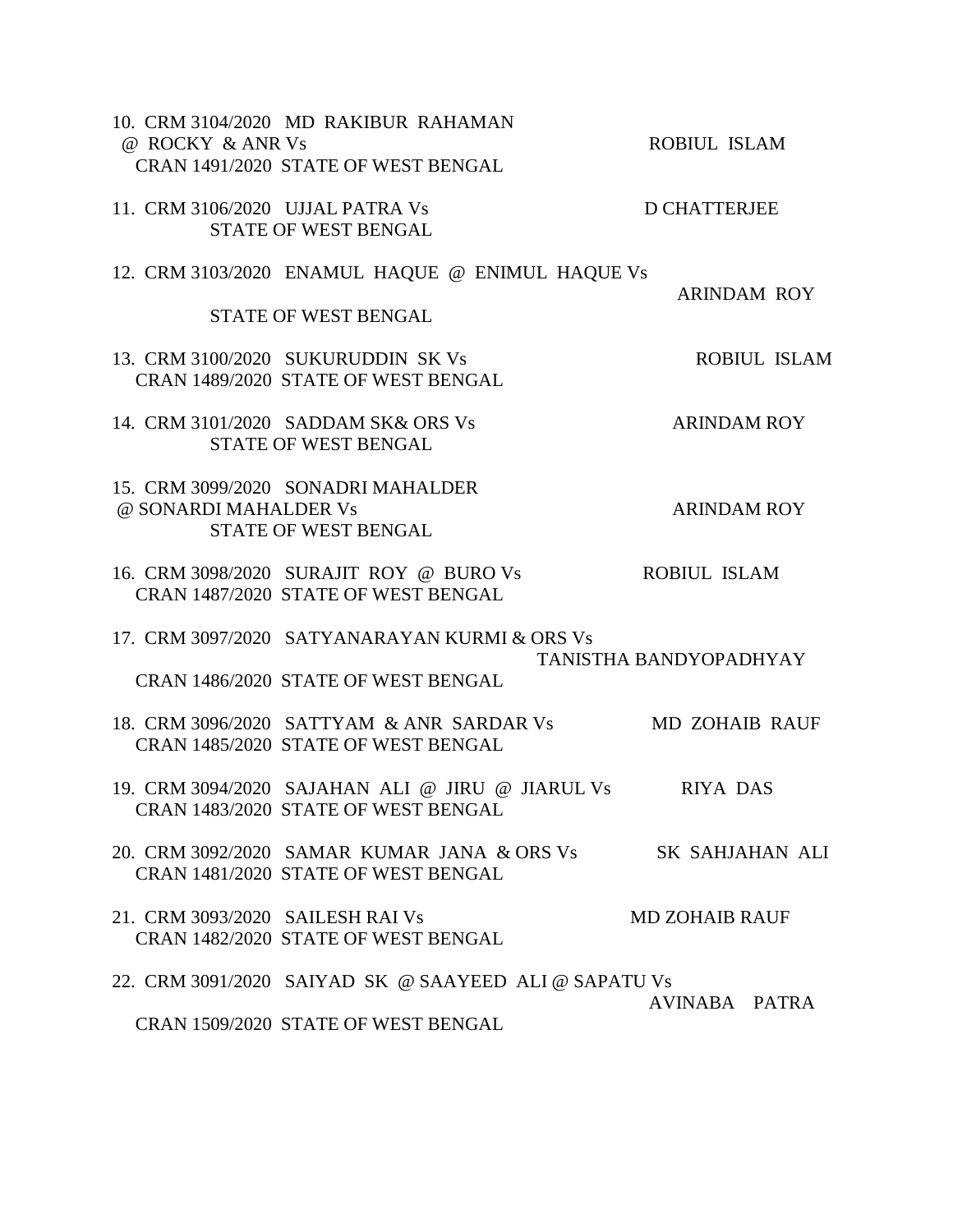|  | 23. CRM 3090/2020 SAIFUDDIN MONDAL @ SAHABUDDIN Vs |                             |
|--|----------------------------------------------------|-----------------------------|
|  |                                                    | <b>ANINDYA GHOSH</b>        |
|  | CRAN 1480/2020 STATE OF WEST BENGAL                |                             |
|  | 24. CRM 3083/2020 JINNAL ALI @ JINNAT SK Vs        | <b>ROBIUL ISLAM</b>         |
|  | CRAN 1475/2020 STATE OF WEST BENGAL                |                             |
|  | 25. CRM 3085/2020 SHAMBHUNATH MISHRA & ANR Vs      |                             |
|  |                                                    | <b>SATYA RANJAN GANGULY</b> |
|  | CRAN 1477/2020 STATE OF WEST BENGAL                |                             |
|  | 26. CRM 3084/2020 SAIMYA MONDAL@ SAIMA MONDAL      |                             |
|  | @SOIMYA MONDAL@SOUMYA MONDAL Vs                    | SHIBAJI KUMAR DAS           |
|  | CRAN 1476/2020 STATE OF WEST BENGAL                |                             |
|  | 27. CRM 3086/2020 MATIUR RAHAMAN @ MACHIUR Vs      | <b>ROBIUL ISLAM</b>         |
|  | CRAN 1478/2020 STATE OF WEST BENGAL                |                             |
|  |                                                    |                             |
|  | 28. CRM 3087/2020 PURNENDU ROY & ORS Vs            | <b>ARINDAM ROY</b>          |
|  | <b>STATE OF WEST BENGAL</b>                        |                             |
|  | 29. CRM 3088/2020 SANAT KUMAR BAIDYA Vs            | <b>SANDIP MONDAL</b>        |
|  | CRAN 1479/2020 STATE OF WEST BENGAL                |                             |
|  | 30. CRM 3089/2020 SAMJED SK & ANR Vs               | <b>ARINDAMJ RAY</b>         |
|  | <b>STATE OF WEST BENGAL</b>                        |                             |
|  |                                                    |                             |
|  | 31. CRM 3081/2020 INDRAJIT RANA Vs                 | ANIRUDDHA BHATTACHARYYA     |
|  | CRAN 1473/2020 STATE OF WEST BENGAL                |                             |
|  | 32. CRM 3080/2020 RANJIT BARMAN Vs                 | <b>ARINDAM ROY</b>          |
|  | <b>STATE OF WEST BENGAL</b>                        |                             |
|  | 33. CRM 2842/2020 SAILEN SANTRA & ANR Vs           |                             |
|  |                                                    | SOUMYA BASU ROY CHOUDHURY   |
|  | CRAN 1472/2020 STATE OF WEST BENGAL                |                             |
|  | 34. CRM 3079/2020 SANMANI BIBI Vs                  | <b>ARINDAM ROY</b>          |
|  | <b>STATE OF WEST BENGAL</b>                        |                             |
|  |                                                    |                             |
|  | 35. CRM 3077/2020 SAHIDUL MOLLA Vs                 |                             |
|  |                                                    | SOUMYAJIT DAS MAHAPATRA     |
|  | CRAN 1471/2020 STATE OF WEST BENGAL                |                             |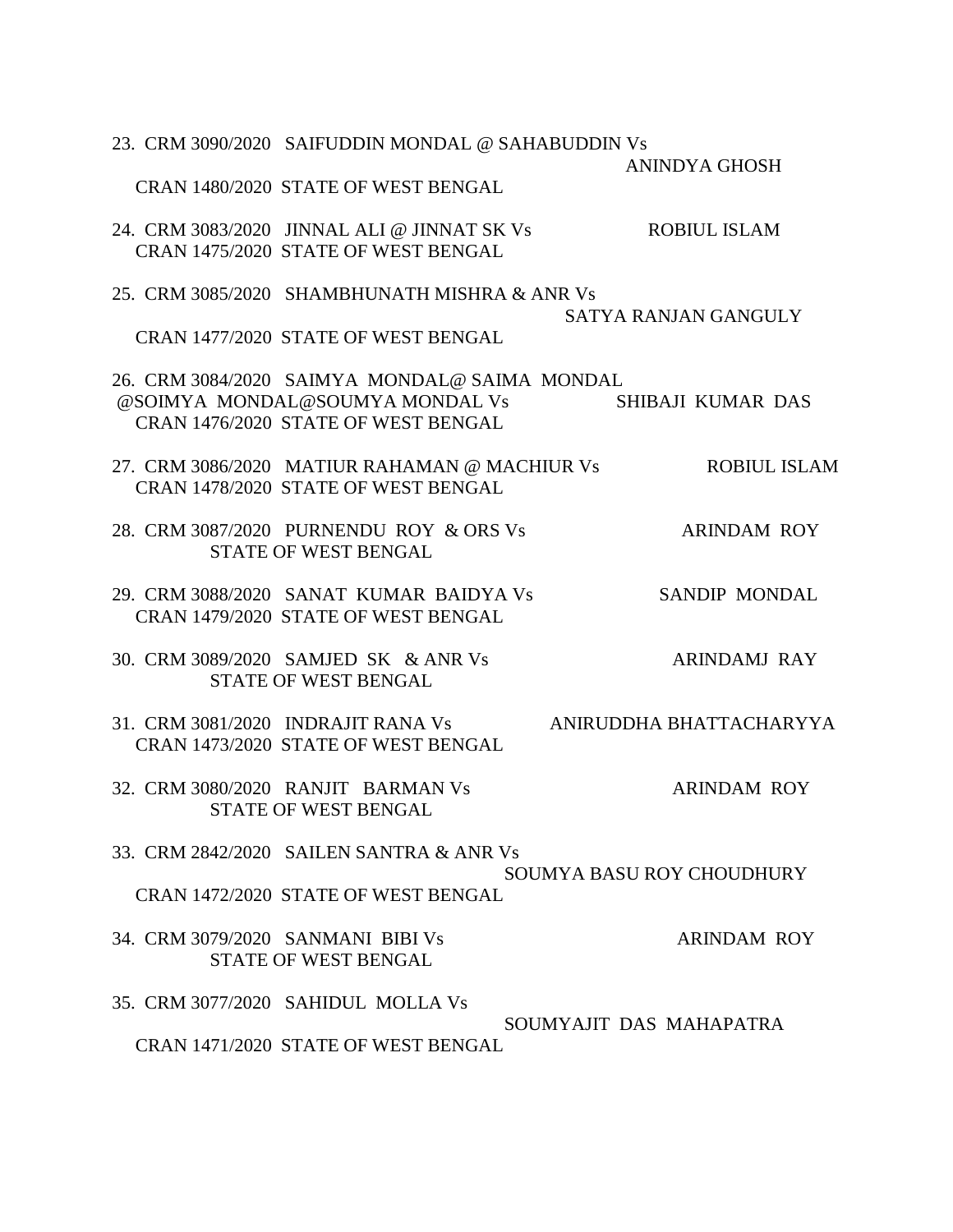|                                                                      | 36. CRM 3078/2020 JALIL MONDAL Vs<br>CRAN 1470/2020 STATE OF WEST BENGAL                 | ROBIUL ISLAM            |
|----------------------------------------------------------------------|------------------------------------------------------------------------------------------|-------------------------|
|                                                                      | 37. CRM 3076/2020 MURSHED SK Vs<br><b>STATE OF WEST BENGAL</b>                           | ARINDAM RAY             |
|                                                                      | 38. CRM 3074/2020 DALIM SK @ NURUL ISLAM Vs<br><b>STATE OF WEST BENGAL</b>               | <b>ROBIUL ISLAM</b>     |
|                                                                      | 39. CRM 3075/2020 BABLU KUMAR & ORS Vs                                                   | SUBHABRATA CHOWDHURY    |
|                                                                      | CRAN 1468/2020 STATE OF WEST BENGAL                                                      |                         |
|                                                                      | 40. CRM 257/2019 SAGNIK @ RAHUL MUKHERJEE Vs                                             | DEBABRATA MONDAL        |
|                                                                      | CRAN 1466/2020 STATE OF WEST BENGAL                                                      |                         |
|                                                                      | 41. CRM 3072/2020 SAHADEB MONDAL Vs<br>CRAN 1465/2020 STATE OF WEST BENGAL               | <b>ARNAB CHATTERJEE</b> |
|                                                                      | 42. CRM 3071/2020 SAHIDA BIBI & ORS Vs<br>CRAN 1464/2020 STATE OF WEST BENGAL            | SONALI DAS              |
|                                                                      | 43. CRM 3070/2020 ASHOKE SHARMA @ ASOKE SHARMA Vs<br>CRAN 1463/2020 STATE OF WEST BENGAL | AYAN CHAKRABORTY        |
|                                                                      | 44. CRM 3069/2020 ARSALIM SK @ ARSENIM SEKH Vs                                           |                         |
|                                                                      | CRAN 1461/2020 STATE OF WEST BENGAL                                                      | SOUMYAJIT DAS MAHAPATRA |
| 45. CRM 3068/2020 ARPAN SIKARI @<br><b>SHIKARI @ ARFAN SIKARI Vs</b> | CRAN 1460/2020 STATE OF WEST BENGAL                                                      | <b>SUMAN DE</b>         |
|                                                                      | 46. CRM 3067/2020 FAZAL SEIKH @ FAJAL SK Vs<br><b>STATE OF WEST BENGAL</b>               | <b>ARINDAM ROY</b>      |
|                                                                      | 47. CRM 3066/2020 BISWAJIT MAHAPATRA Vs<br>CRAN 1459/2020 STATE OF WEST BENGAL           | SK SAHAJAN ALI          |
|                                                                      | 48. CRM 3065/2020 ANARUL HAQUE @ MONDAL Vs                                               |                         |
|                                                                      | CRAN 1458/2020 STATE OF WEST BENGAL                                                      | MRITYUNJOY CHATTERJEE   |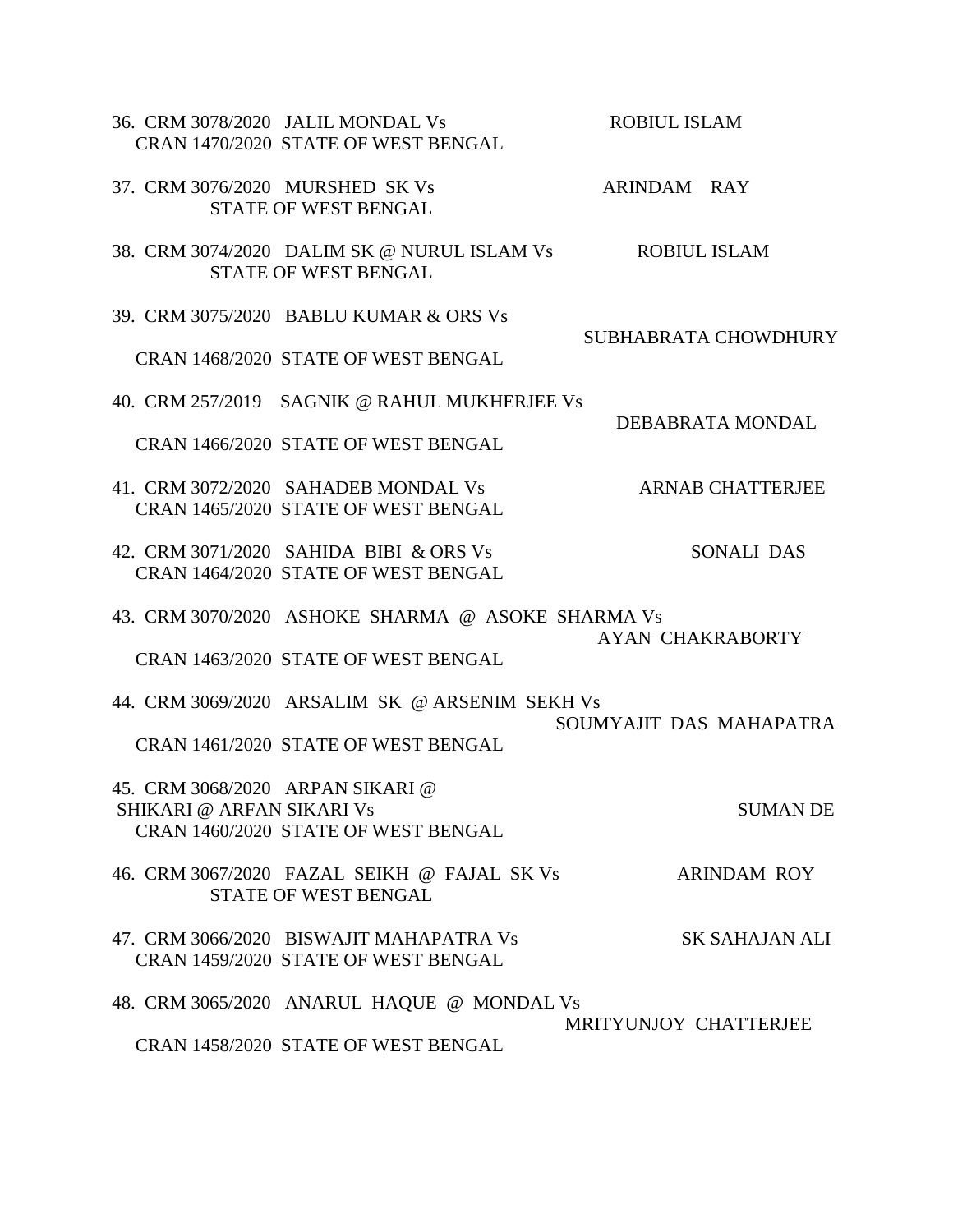|              | 49. CRM 3063/2020 AMIRUL SK @ ALIP SK Vs<br><b>STATE OF WEST BENGAL</b>                  | <b>ARINDAM ROY</b>      |
|--------------|------------------------------------------------------------------------------------------|-------------------------|
|              | 50. CRM 3064/2020 AMIT GHATAK & ANR Vs<br><b>STATE OF WEST BENGAL</b>                    | <b>ARINDAM RAY</b>      |
|              | 51. CRM 3126/2020 DULAL PODDER Vs                                                        |                         |
|              | CRAN 1512/2020 STATE OF WEST BENGAL                                                      | ANGSHUMAN CHAKRABORTY   |
| @ INSAN Vs   | 52. CRM 3125/2020 SADDAM HOSSAIN                                                         | <b>BHASKAR ROY</b>      |
|              | <b>STATE OF WEST BENGAL</b>                                                              |                         |
|              | 53. CRM 3123/2020 MD SHARIFUL ISLAM Vs<br><b>CRAN 1510/2020 NARCOTICS CONTROL BUREAU</b> | RIYA DAS                |
|              | 54. CRM 3122/2020 CHINMOY SARKAR Vs<br><b>STATE OF WEST BENGAL</b>                       | <b>BRAJESH JHA</b>      |
|              | 55. CRM 3121/2020 SELIM SK & ANR Vs<br>CRAN 1508/2020 STATE OF WEST BENGAL               | ROBIUL ISLAM            |
|              | 56. CRM 3120/2020 MD RIBUL HOSSAIN @ RABIUL Vs<br>CRAN 1506/2020 STATE OF WEST BENGAL    | <b>ROBIUL ISLAM</b>     |
|              | 57. CRM 3118/2020 MD SABIR @ SABER SK Vs                                                 |                         |
|              | CRAN 1505/2020 STATE OF WEST BENGAL                                                      | SOUMYAJIT DAS MAHAPATRA |
|              | 58. CRM 3116/2020 SANJOY GHOSH @ BABUSONA Vs                                             | ANGSHUMAN CHAKRABORTY   |
|              | CRAN 1502/2020 STATE OF WEST BENGAL                                                      |                         |
| @ ALAMGIR Vs | 59. CRM 3117/2020 AMIRUL GHARAMI                                                         | SHASHANKA SHEKHAR SAHA  |
|              | CRAN 1503/2020 STATE OF WEST BENGAL                                                      |                         |
|              | 60. CRM 3114/2020 RANJAN SK & ANR Vs<br>CRAN 1500/2020 STATE OF WEST BENGAL              | <b>ROBIUL ISLAM</b>     |
|              | 61. CRM 3115/2020 MD SABIR AHAMED Vs<br>CRAN 1501/2020 STATE OF WEST BENGAL              | ROBUIL ISLAM            |
|              | 62. CRM 3113/2020 SANDEEP LAKRA Vs<br>STATE OF WEST BENGAL                               | <b>JEENIA RUDRA</b>     |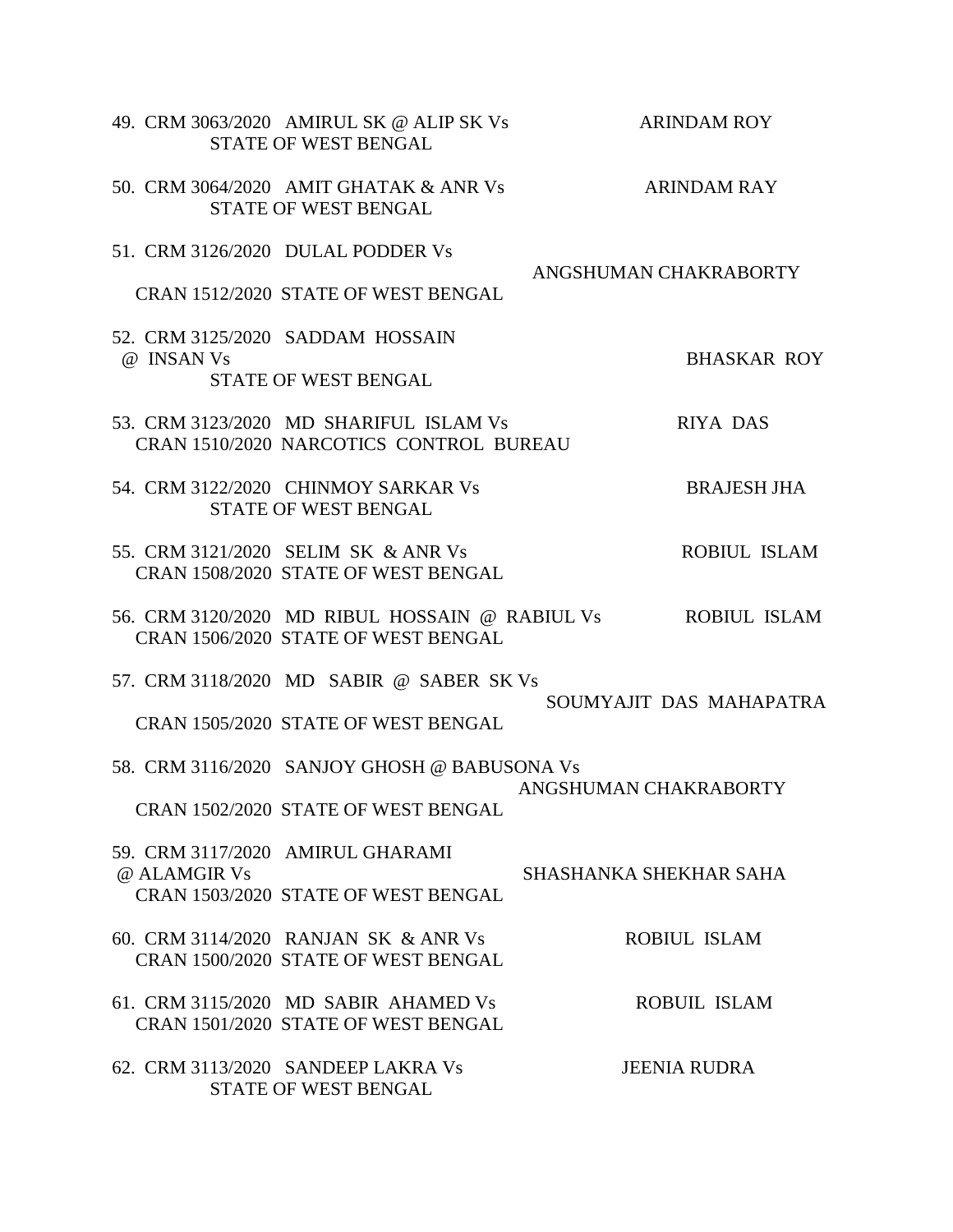| 63. CRM 3132/2020 SAMRAT MANDAL Vs<br>CRAN 1518/2020 STATE OF WEST BENGAL                     | RIYA DAS                  |
|-----------------------------------------------------------------------------------------------|---------------------------|
| 64. CRM 3131/2020 SANJIT MISTRY Vs<br><b>STATE OF WEST BENGAL</b>                             | <b>BRAJESH JHA</b>        |
| 65. CRM 3130/2020 MADHAB BHAKTA Vs<br><b>STATE OF WEST BENGAL</b>                             | <b>BRAJESH JHA</b>        |
| 66. CRM 3128/2020 RUNA BIBI Vs<br>CRAN 1516/2020 STATE OF WEST BENGAL                         | DEBAPRIYA SAMANTA         |
| 67. CRM 3134/2020 SANATAN TIKADAR<br>@ AHIN TIKADAR Vs<br>CRAN 1520/2020 STATE OF WEST BENGAL | <b>MRINALINI MAJUMDER</b> |
| 68. CRM 3135/2020 SHIBANI HALDER Vs                                                           | ANGSHUMAN CHAKRABORTY     |
| CRAN 1521/2020 STATE OF WEST BENGAL<br>69. CRM 3136/2020 ABDULLAH KHAN & ANR Vs               |                           |
| <b>STATE OF WEST BENGAL</b>                                                                   | <b>ARINDAM ROY</b>        |
| 70. CRM 3138/2020 MONOJ SK Vs<br><b>STATE OF WEST BENGAL</b>                                  | <b>ARINDAM ROY</b>        |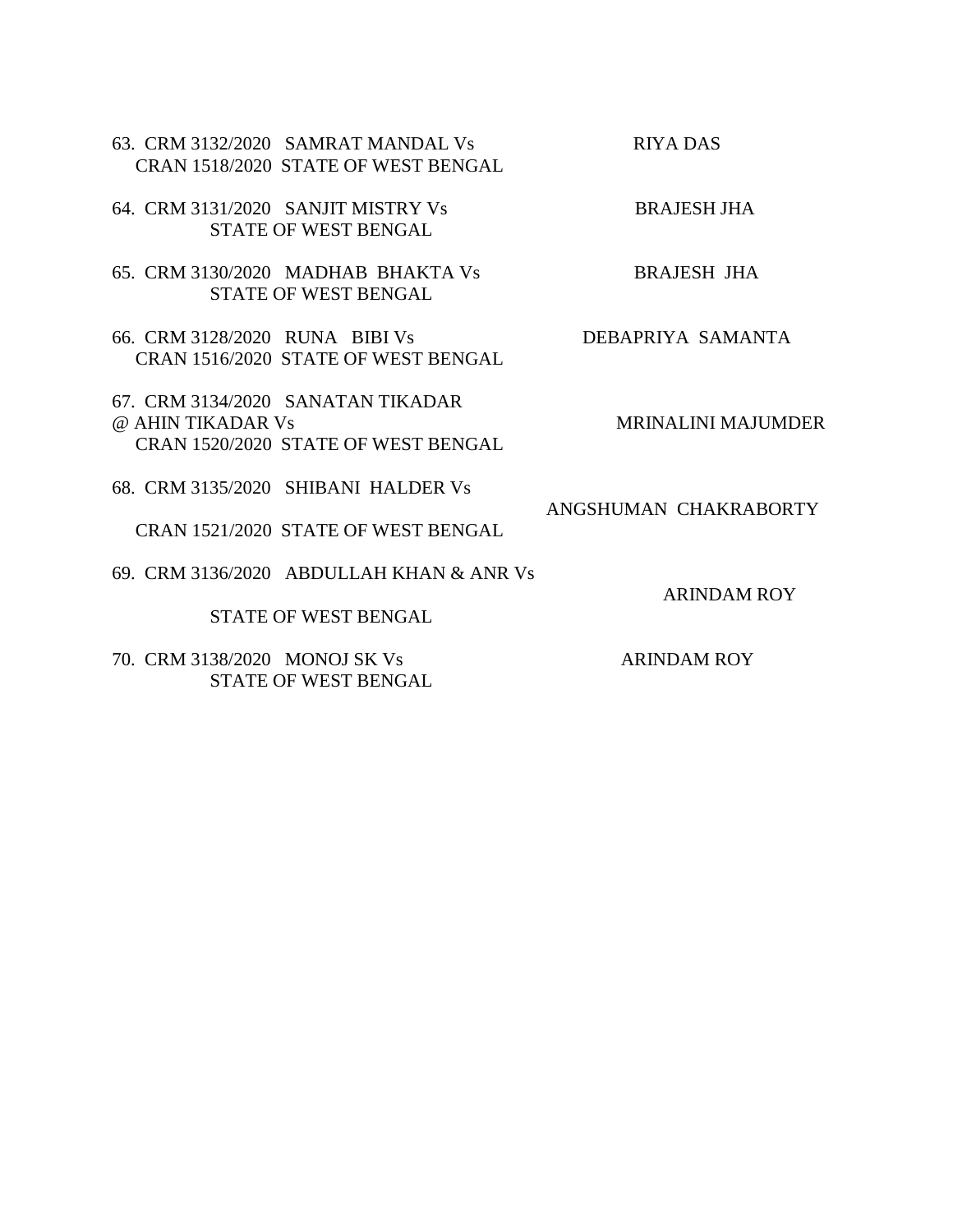### **At 10:30 A.M.**

## **The Hon'ble Justice Harish Tandon And Hon'ble Justice Soumen Sen**

W.P. No.5327(W) of 2020 Court on its own motion : In re : Contagion of Covid-19 virus in Children Protection Homes.

> Appellate Side On Tuesday, the  $21<sup>st</sup>$  April, 2020 (through Video Conference)

(After the Division Bench fixed at 10.30 A.M. )

#### **The Hon'ble Justice Harish Tandon**

**And**

#### **The Hon'ble Justice Abhijit Gangopadhyay**

## FOR JUDGMENT

FMA No.487 of 2004 With CAN No.9988 of 2018

With CAN No.9996 of 2018 With CAN No.9989 of 2018 With WPLRT No.287 of 2002 With C.R. No.10599 (w) of 1984 State of West Bengal & Ors. Vs. Haradhan Koley & Ors.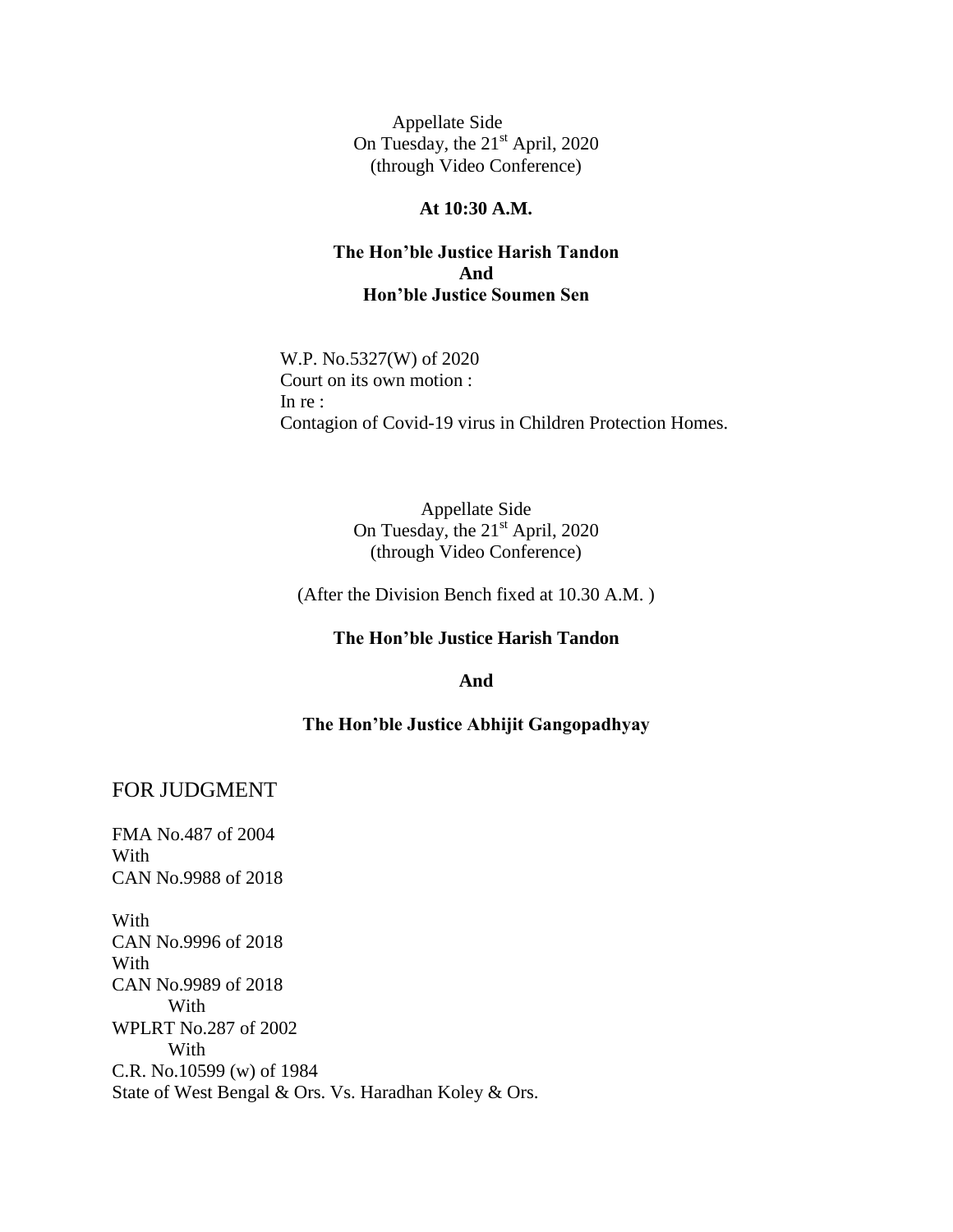#### ORDER XLI RULE II

-----------------

| 1. FMAT 346/2020 SUBHRA SHANKAR BOSE Vs<br>CAN 3013/2020 CALCUTTA ELECTRIC SUPPLY CORPORATION LTD. & ORS        | PRITAM CHOUDHURY      |
|-----------------------------------------------------------------------------------------------------------------|-----------------------|
| <b>APPLICATION</b>                                                                                              |                       |
| 2. CRM 2982/2020 MD ALI HOSSAIN @ JHOLA & ANR Vs<br>CRAN 1524/2020 STATE OF WEST BENGAL                         | DEV KR SHARMA         |
| <b>APPLICATION FOR BAIL</b><br>---------------------                                                            |                       |
| 3. CRM 3159/2020 BIMALA DEVI @ BIMLA DEVI JAISWAL<br>@ KAMALA JAISWAL Vs<br>CRAN 1539/2020 STATE OF WEST BENGAL | ACHIN JANA            |
| 4. CRM 3143/2020 MD SADEQUE ALI Vs<br>CRAN 1527/2020 STATE OF WEST BENGAL                                       | M CHATTERJEE          |
| 5. CRM 3160/2020 MD NAWAB ISLAM Vs<br>CRAN 1540/2020 STATE OF WEST BENGAL                                       | ROBIUL ISLAM          |
| 6. CRM 3142/2020 SATTYAM SARDAR & ANR Vs<br>CRAN 1526/2020 STATE OF WEST BENGAL                                 | MD ZOHAIB RAUF        |
| 7. CRM 3150/2020 SAILESH RAI Vs<br>CRAN 1531/2020 STATE OF WEST BENGAL                                          | <b>MD ZOHAIB RAUF</b> |
| 8. CRM 3180/2020 AMAN ROY @ KALU Vs<br>CRAN 1558/2020 STATE OF WEST BENGAL                                      | LITAN MAITRA          |
| 9. CRM 3183/2020 SK SABIR ALI & ORS Vs<br>CRAN 1551/2020 STATE OF WEST BENGAL                                   | PAWAN KUMAR GUPTA     |
| 10. CRM 3185/2020 SAHIDUL SK Vs                                                                                 | DHANANJAY BANERJEE    |

11. CRM 3186/2020 SAMRAT GHOSH Vs S. G. CHOWDHURY CRAN 1567/2020 STATE OF WEST BENGAL

CRAN 1549/2020 STATE OF WEST BENGAL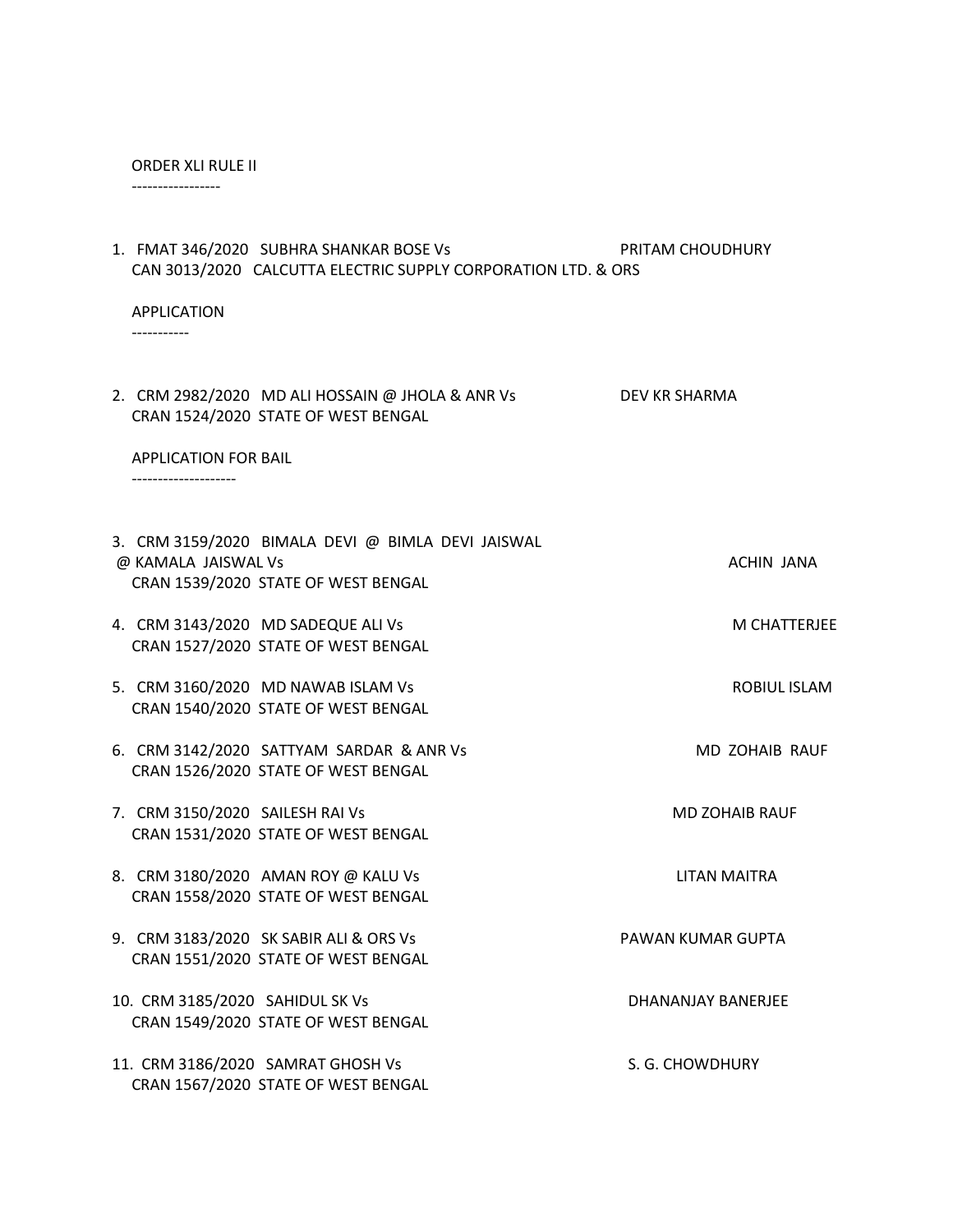| 12. CRM 3191/2020 DEEP SARKAR Vs<br>CRAN 1552/2020 STATE OF WEST BENGAL                           | S. G. CHOWDHURY           |
|---------------------------------------------------------------------------------------------------|---------------------------|
| 13. CRM 3177/2020 PRATIAM CHOWDHURY Vs<br><b>STATE OF WEST BENGAL</b>                             | <b>TILAK MITRA</b>        |
| 14 CRM 3156/2020 ANIRUDDHA THAKUR Vs<br>CRAN 1534/2020 STATE OF WEST BENGAL                       | <b>MD ZOHAIB RAUF</b>     |
| 15. CRM 3189/2020 NETAI KOTAL & ANR Vs<br>CRAN 1568/2020 STATE OF WEST BENGAL                     | <b>SUJAN CHATTERJEE</b>   |
| 16. CRM 3202/2020 SK. HAMIDUL RAHAMAN Vs<br><b>STATE OF WEST BENGAL</b>                           | <b>NABANKUR PAUL</b>      |
| 17. CRM 3195/2020 SUMAN DAS & ANR Vs<br>CRAN 1572/2020 STATE OF WEST BENGAL                       | S. G. CHOWDHURY           |
| 18. CRM 3196/2020 MITA CHOWDHURY & ORS. Vs<br>CRAN 1573/2020 STATE OF WEST BENGAL                 | SHIBAJI KUMAR DAS         |
| 19. CRM 3188/2020 RAJU DAS Vs<br>CRAN 1570/2020 STATE OF WEST BENGAL                              | <b>LITAN MAITRA</b>       |
| 20. CRM 3211/2020 RAJU SHAW Vs<br>CRAN 1590/2020 STATE OF WEST BENGAL                             | ANGSHUMAN CHAKRABORTY     |
| 21. CRM 3199/2020 INDRAJIT BERA @ CHHOTU Vs<br>CRAN 1577/2020 STATE OF WEST BENGAL                | <b>DHANANJAY BANERJEE</b> |
| 22. CRM 3204/2020 BIKASH PANDEY @ VIKASH PANDEY @ VICKY Vs<br>CRAN 1583/2020 STATE OF WEST BENGAL | ACHIN JANA                |
| 23. CRM 3203/2020 SUKHIDEV JADAV Vs<br>CRAN 1582/2020 STATE OF WEST BENGAL                        | <b>SATADRU LAHIRI</b>     |
| 24. CRM 3200/2020 KAMESWAR PANDIT Vs<br>CRAN 1578/2020 STATE OF WEST BENGAL                       | <b>SATADRU LAHIRI</b>     |
| 25. CRM 3201/2020 SOVON NANDI @ MANTU Vs<br>CRAN 1579/2020 STATE OF WEST BENGAL                   | LITAN MAITRA              |
| 26. CRM 3205/2020 SUDHA DAS @ TELI Vs<br>CRAN 1584/2020 STATE OF WEST BENGAL                      | <b>SATADRU LAHIRI</b>     |
| 27. CRM 3208/2020 SHUVABRATA ROY @ BAPI ROY @ ROY BAPI Vs<br>CRAN 1587/2020 STATE OF WEST BENGAL  | <b>NABANKUR PAUL</b>      |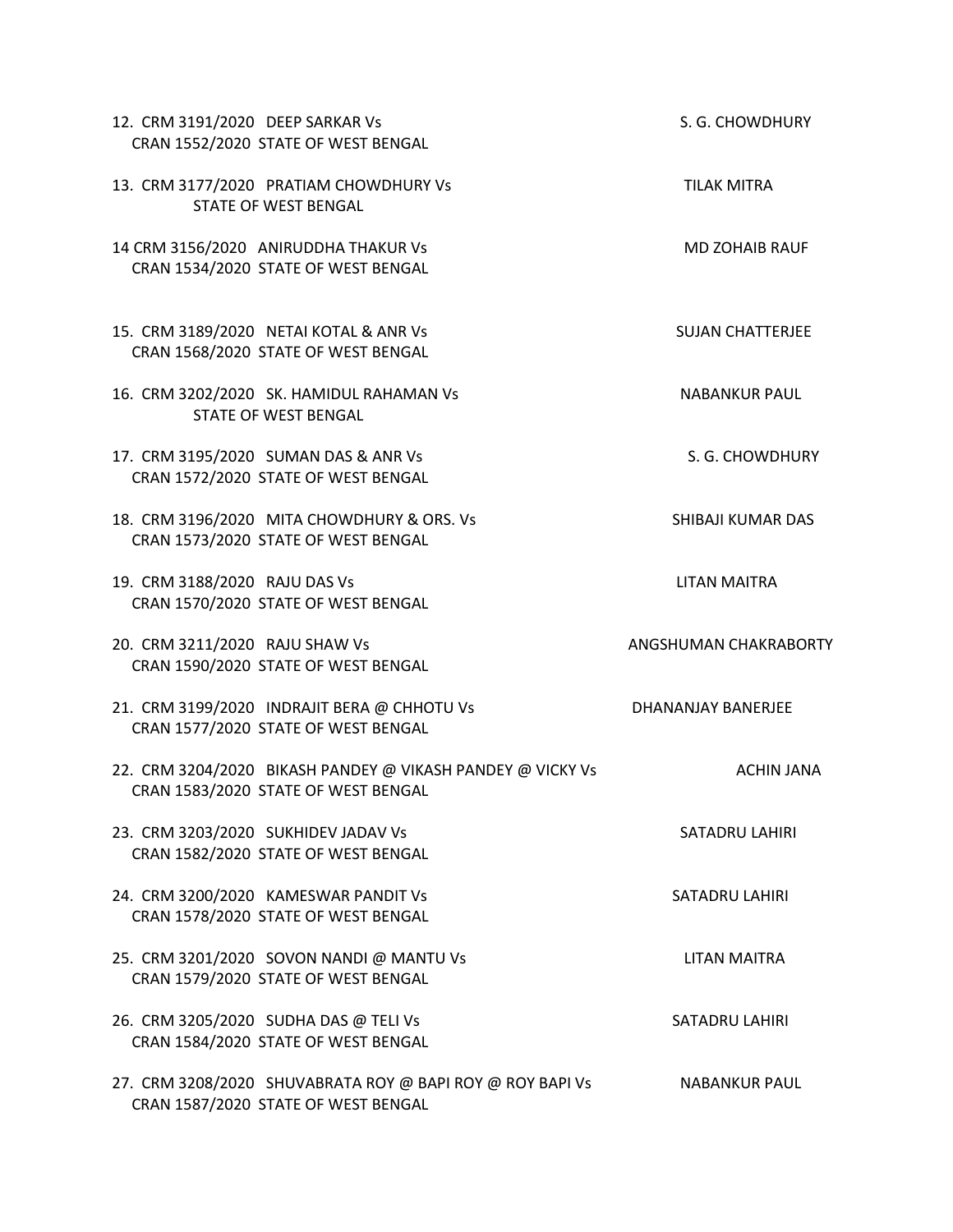| 28. CRM 3206/2020 RAHAMAN ALI Vs<br>CRAN 1585/2020 STATE OF WEST BENGAL                 | SOUMYAJIT DAS MAHAPATRA |
|-----------------------------------------------------------------------------------------|-------------------------|
| 29. CRM 3209/2020 PRADIP BANERJEE Vs<br>CRAN 1589/2020 STATE OF WEST BENGAL             | ANGSHUMAN CHAKRABORTY   |
| 30. CRM 2318/2020 PEMLU @ RAJU MONDAL Vs<br>CRAN 1537/2020 STATE OF WEST BENGAL         | SOFIA NESAR             |
| 31. CRM 3212/2020 DIPRAJ @ DIPU CHHETRI Vs<br><b>STATE OF WEST BENGAL</b>               | <b>NAVANIL DE</b>       |
| 32. CRM 3148/2020 SAKNAR SIKDAR Vs<br><b>STATE OF WEST BENGAL</b>                       | <b>BRAJESH JHA</b>      |
| 33. CRM 3151/2020 MITHUN GHOSH @ ARABINDA GHOSH & ORS Vs<br><b>STATE OF WEST BENGAL</b> | ARINDAM ROY             |
| 34. CRM 2811/2020 ANISH BHAJAN @ BUNTY Vs<br>CRAN 1560/2020 STATE OF WEST BENGAL        | S. G. CHOWDHURY         |
| 35. CRM 3146/2020 NETAI HALDAR Vs<br><b>STATE OF WEST BENGAL</b>                        | <b>BRAJESH JHA</b>      |
| 36. CRM 3141/2020 ASEBBAR SK Vs<br><b>STATE OF WEST BENGAL</b>                          | <b>ARINDAM ROY</b>      |
| 37. CRM 3164/2020 NASIM QURASHI Vs<br><b>STATE OF WEST BENGAL</b>                       | <b>MD KHAIRUL</b>       |
| 38. CRM 3149/2020 MOFIJUL SK & ANR Vs<br><b>STATE OF WEST BENGAL</b>                    | <b>ARINDAM ROY</b>      |
| 39. CRM 3139/2020 MANOWAR SK & ORS Vs<br><b>STATE OF WEST BENGAL</b>                    | <b>ARINDAM ROY</b>      |
| 40. CRM 3144/2020 SEIKH JAMAL HOSSAIN & ANR Vs<br><b>STATE OF WEST BENGAL</b>           | ARINDAM ROY             |
| 41. CRM 3166/2020 ASIT MALLICK Vs<br>CRAN 1545/2020 STATE OF WEST BENGAL                | <b>NABANKUR PAUL</b>    |
| 42. CRM 3163/2020 BIJOY CHOUDHURY & ANR Vs<br>CRAN 1543/2020 STATE OF WEST BENGAL       | <b>LITAN MAITRA</b>     |
| 43. CRM 3165/2020 MOJIBUR RAHAMAN Vs<br>CRAN 1544/2020 STATE OF WEST BENGAL             | ROBIUL ISLAM            |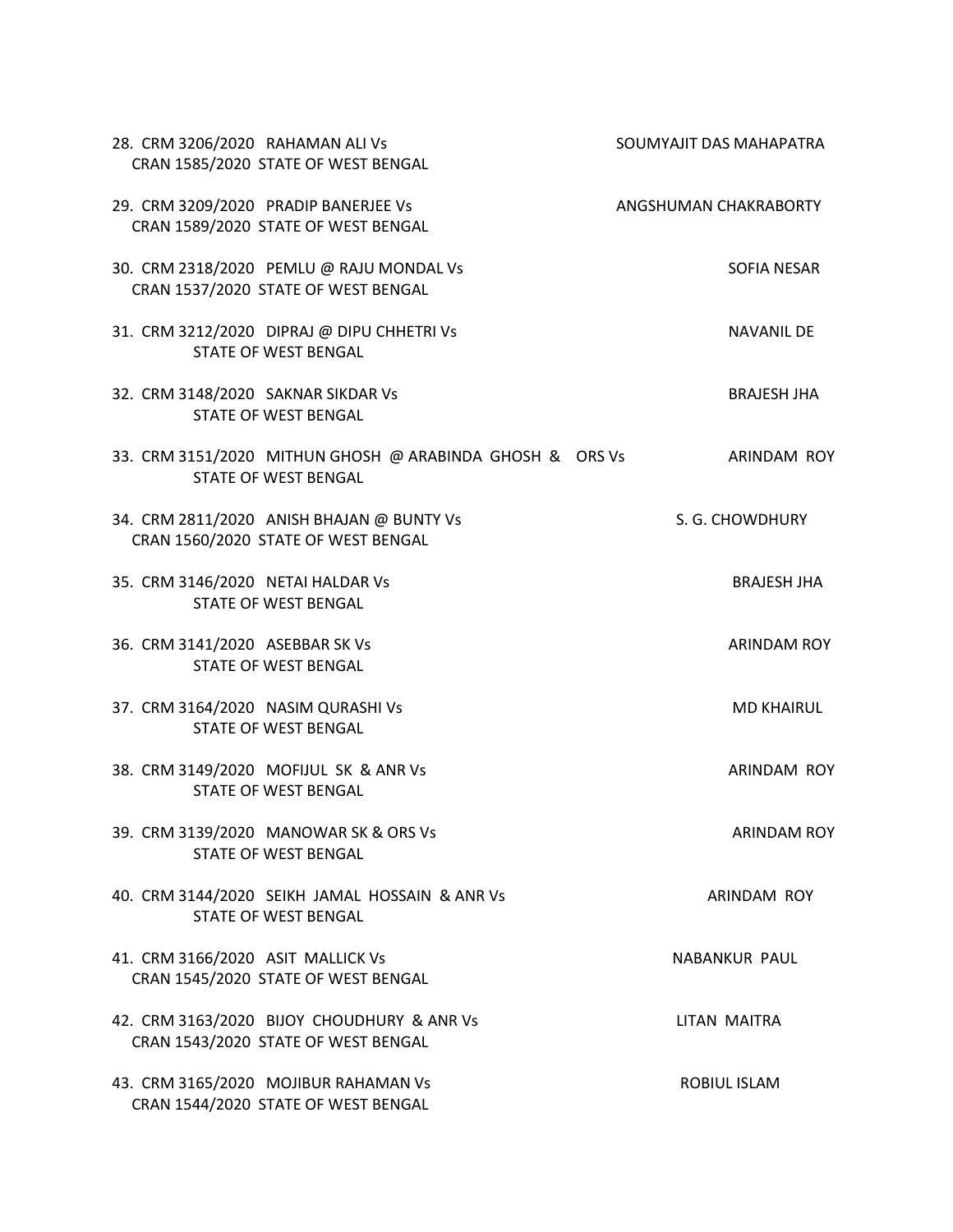#### APPLICATION FOR ANTICIPATORY BAIL

---------------------------------

| 44. CRM 3194/2020 NETAI GIRI Vs<br>CRAN 1566/2020 STATE OF WEST BENGAL                  | SK SAHJAHAN SLI          |
|-----------------------------------------------------------------------------------------|--------------------------|
| 45. CRM 3193/2020 BIJAL MONDAL Vs<br><b>STATE OF WEST BENGAL</b>                        | AMANUL ISLAM             |
| 46. CRM 3181/2020 KUTUBUDDIN MALLIK & ORS Vs<br>CRAN 1554/2020 STATE OF WEST BENGAL     | <b>PAWAN KUMAR GUPTA</b> |
| 47. CRM 3176/2020 TAPAN MONDAL Vs<br>CRAN 1562/2020 STATE OF WEST BENGAL                | SHIBAJI KUMAR DAS        |
| 48. CRM 3197/2020 SURAJ YADAV & ORS. Vs<br>CRAN 1574/2020 STATE OF WEST BENGAL          | <b>ANAND KESHARI</b>     |
| 49. CRM 3153/2020 DIPAK DAS Vs<br><b>STATE OF WEST BENGAL</b>                           | DEBAJIT KUNDU            |
| 50. CRM 3140/2020 RIYAZ @ REAJ ANSARI & ANR Vs<br><b>STATE OF WEST BENGAL</b>           | <b>DEBAJIT KUNDU</b>     |
| 51. CRM 3152/2020 PRABIR JANA & ORS Vs<br>CRAN 1532/2020 STATE OF WEST BENGAL           | SOUMYAJIT DAS MAHAPATRA  |
| 52. CRM 3154/2020 SWARNALI CHANDA & ORS Vs<br>CRAN 1533/2020 STATE OF WEST BENGAL       | SOUMYAJIT DAS MAHAPATRA  |
| 53. CRM 3161/2020 RAHUL BAGDI Vs<br>CRAN 1542/2020 STATE OF WEST BENGAL                 | DEBABRATA DAS GUPTA      |
| 54. CRM 3145/2020 ANARUL HAQUE @ MONDAL & ANR Vs<br>CRAN 1528/2020 STATE OF WEST BENGAL | <b>M CHATTERJEE</b>      |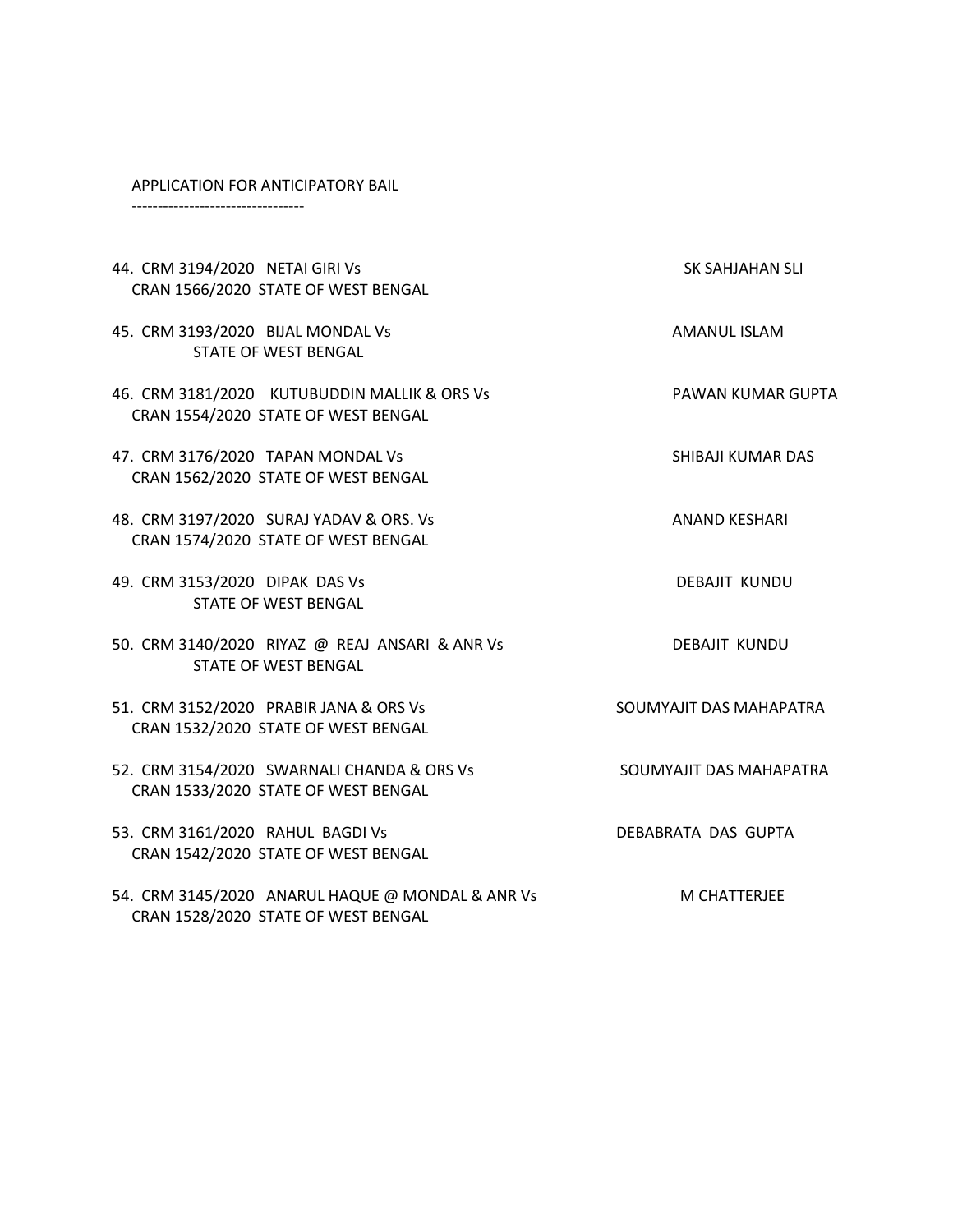#### **At 10.30 A.M.**

### **The Hon'ble Justice Soumen Sen**

#### **And**

#### **The Hon'ble Justice Saugata Bhattacharyya**

(After the Division Bench fixed at 10.30 A.M. )

#### **Mandamus Appeal**

1. CAN No. 3003 of 2020 Sumitava Chakraborty With 8017781172 BIMAL KUMAR MONDAL VS. STATE OF WEST BENGAL

MAT No.289 of 2020 sumitabha.chakraborty@gmail.com

- 2. CAN No.3008 of 2020 Amit Kumar Nag With 9830951404 MAT No.439 of 2020 amitnag.advocate@gmail.com BOARD OF TRUSTEES FOR THE PORT OF KOLKATA & ORS VS. TORRENT MINERALS PVT. LTD.
- 3. CAN No.3012 of 2020 Kumkum Mukherjee In 8777768496 MATNo.430 of 2019 Rakesh Kumar Srivastava vs. UOI & Ors.

#### **Tribunal Matter**

4. CAN No.3011 of 2020 Biswarup Nandy With 9051053679 WPST No.57 of 2020 nandybiswarup@gmail.com Dr. Swastika Banerjee vs. State of West Bengal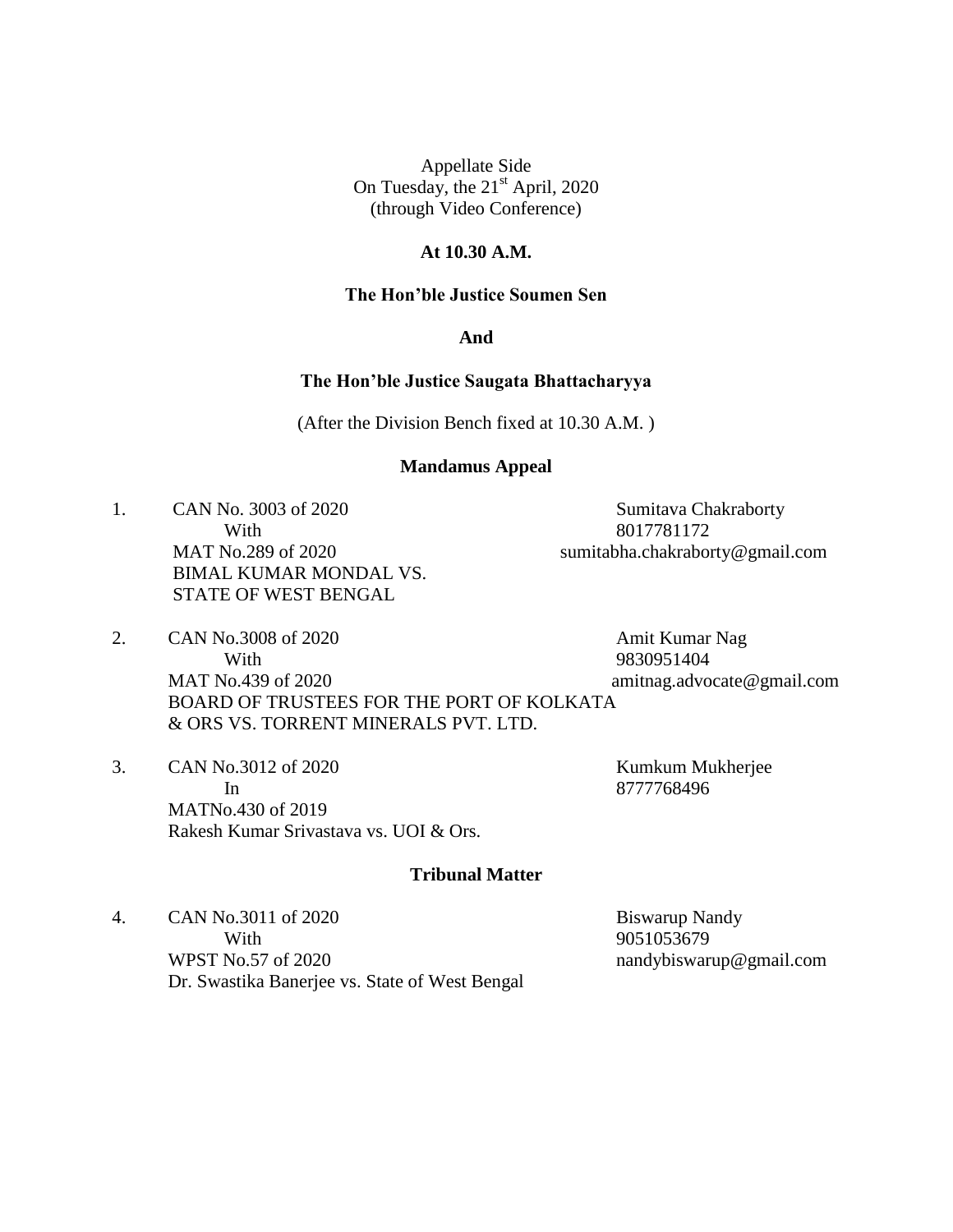# **At 10.30 A.M.**

# **The Hon'ble Justice Debangsu Basak**

MOTION

------

| 1. WP 5352W/2020 APARNA BASU Vs<br>CAN 3019/2020 STATE OF WEST BENGAL & ORS                                                                 | <b>SUPRATIC ROY</b>   |
|---------------------------------------------------------------------------------------------------------------------------------------------|-----------------------|
| 2. WP 5342W/2020 MD TOUHID ALAM @ GUDDU Vs<br>CAN 3010/2020 STATE OF WEST BENGAL & ORS                                                      | SREEPARNA DAS         |
| 3. WP 5351W/2020 BANSHIHARI LARGE SIZED MULTIPURPOSE CO-OP SOCIETY LTD & ANR<br>CAN 3018/2020 INCOME TAX OFFICER, WARD 3(4)/BALURGHAT & ORS | VIHIMANGSHU KUMAR RAY |
| 4. WP 5349W/2020 HASI RANI ROY BHOWMICK Vs<br><b>STATE OF WEST BENGAL &amp; ORS</b>                                                         | J N MANNA             |
| 5. WP 5350W/2020 UDAYAN LARGE SIZED MULTIPURPOSE CO-OP SOCIETY LTD & ANR<br>CAN 3017/2020 VS INCOME TAX OFFICER, WARD-3(4)/BALURGHAT& ORS   | HIMANGSHU KUMAR RAY   |
| 6. WP 5348W/2020 NAZIRPUR LARGE SIZES MULTIPURPOSE CO-OP SOCIETY LTD & ANR<br>INCOME TAX OFFICER, WARD NO 3(4)/BALURGHAT& ORS               |                       |
| 7. WP 5347W/2020 NIYASHA BARMAN Vs<br>INCOME TAX OFFICER, WARD -3(4)/BALURGHAT & ORS                                                        | HIMANGSHU KUMAR RAY   |
| 8. WP 5346W/2020 RAM AYODHYA MAJHI Vs<br>CAN 3014/2020 STATE OF WEST BENGAL & ORS                                                           | SUDIP GHOSH CHOUDHURY |
| 9. WP 5357W/2020 LAW CLERK ASSOCIATION, HIGH COURT, CALCUTTA & ANR Vs                                                                       |                       |
| STATE OF WEST BENGAL & ORS                                                                                                                  | SAMIM AHAMED          |
| 10. WP 5356W/2020 MADHUSUDAN CHAKRABORTY Vs<br><b>STATE OF WEST BENGAL &amp;ORS</b>                                                         | <b>SUPRATIC ROY</b>   |
| 11. WP 5355W/2020 SAHEBRAV BALASO IRKAR & ANR Vs                                                                                            | DEV KUMAR SHARMAN     |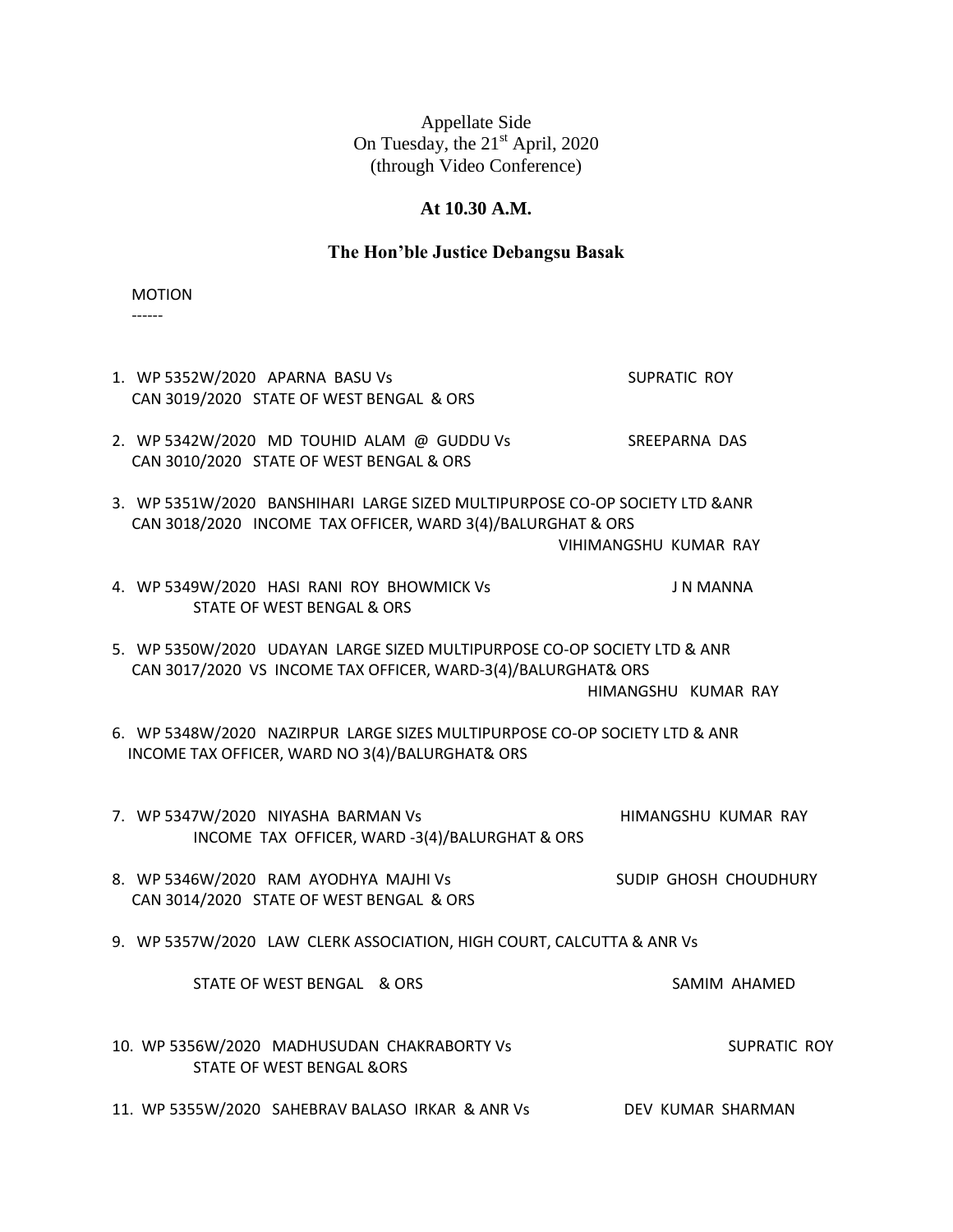# STATE OF WEST BENGAL & ORS

| 12. WP 5354W/2020 NARAYAN CHANDRA SARKAR Vs<br>UNION OF INDIA & ORS     | HIMANGSHU KUMAR RAY |
|-------------------------------------------------------------------------|---------------------|
| 13. WP 5353W/2020 SOURAV BHATTACHARYYA Vs<br>STATE OF WEST BENGAL & ORS | RIMPY MUKHERJEE     |
| <b>APPLICATION</b>                                                      |                     |

-----------

| 14. WP 3052W/2020 PEARLESCENT MERITECH PVT LTD & ANR Vs | SURABITA BISWAS       |
|---------------------------------------------------------|-----------------------|
| CAN 3020/2020 UNION OF INDIA & ORS                      |                       |
|                                                         |                       |
| 15. WP 11801W/2018 BHABA TARAN DAS Vs                   | <b>MD ZOHAIB RAUF</b> |
| CAN 3021/2020 STATE OF WEST BENGAL & ORS                |                       |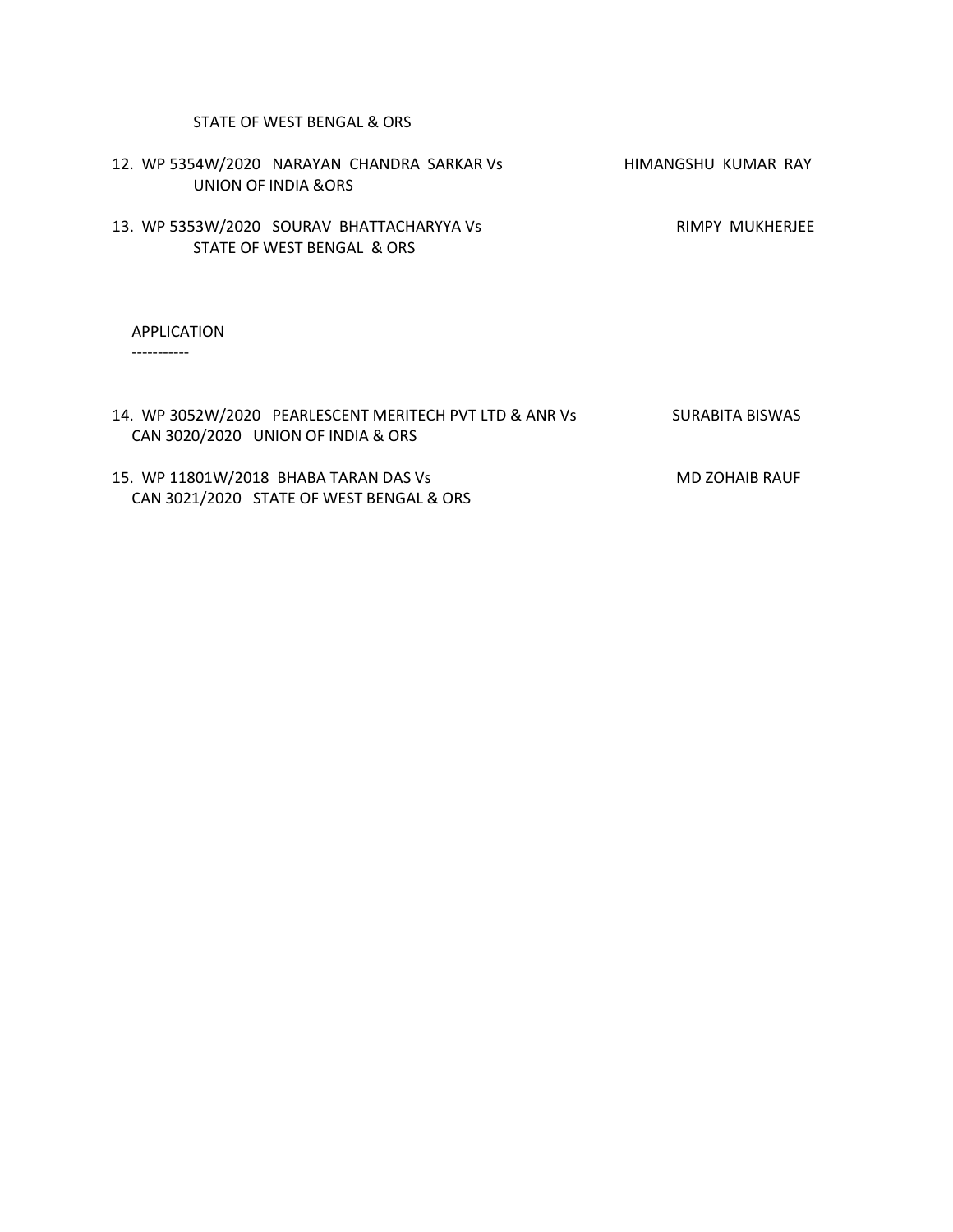### **At 10.30 A.M.**

(Before Appellate Side)

### **The Hon'ble Justice Ashis Kumar Chakraborty**

1. CS 41 OF 1989 BANASHREE NEOGI & ANR VS SOMA GHOSH & ORS. 2. APO 91 OF 2019 SHYAM STEEL INDUSTRIES LIMITED VS SHYAM SEL AND POWER LIMITED & ANR. 3. APO T /2020 JASPER MOTORS PVT. LTD & ANR VS BASANTEE ECO DRIVE PVT LTD & ORS APO /2020 IN C.S. 388 OF 2014

> Appellate Side On Tuesday, the 21<sup>st</sup> April, 2020 (through Video Conference)

#### **At 10.30 A.M.**

(After Original Side)

### **The Hon'ble Justice Ashis Kumar Chakraborty**

MOTION

------

1. CO 1114/2020 SANDIP NATH Vs SAGNIK BOSE ARIJIT BANERJEE & ANR

APPLICATION

-----------

2. CO 289/2020 LIPIKA DAS SINHA & ANR. CAN 3015/2020 RANU SHOME & ORS. CAN 3016/2020

Vs KANISHKA SINHA (IN PERSON)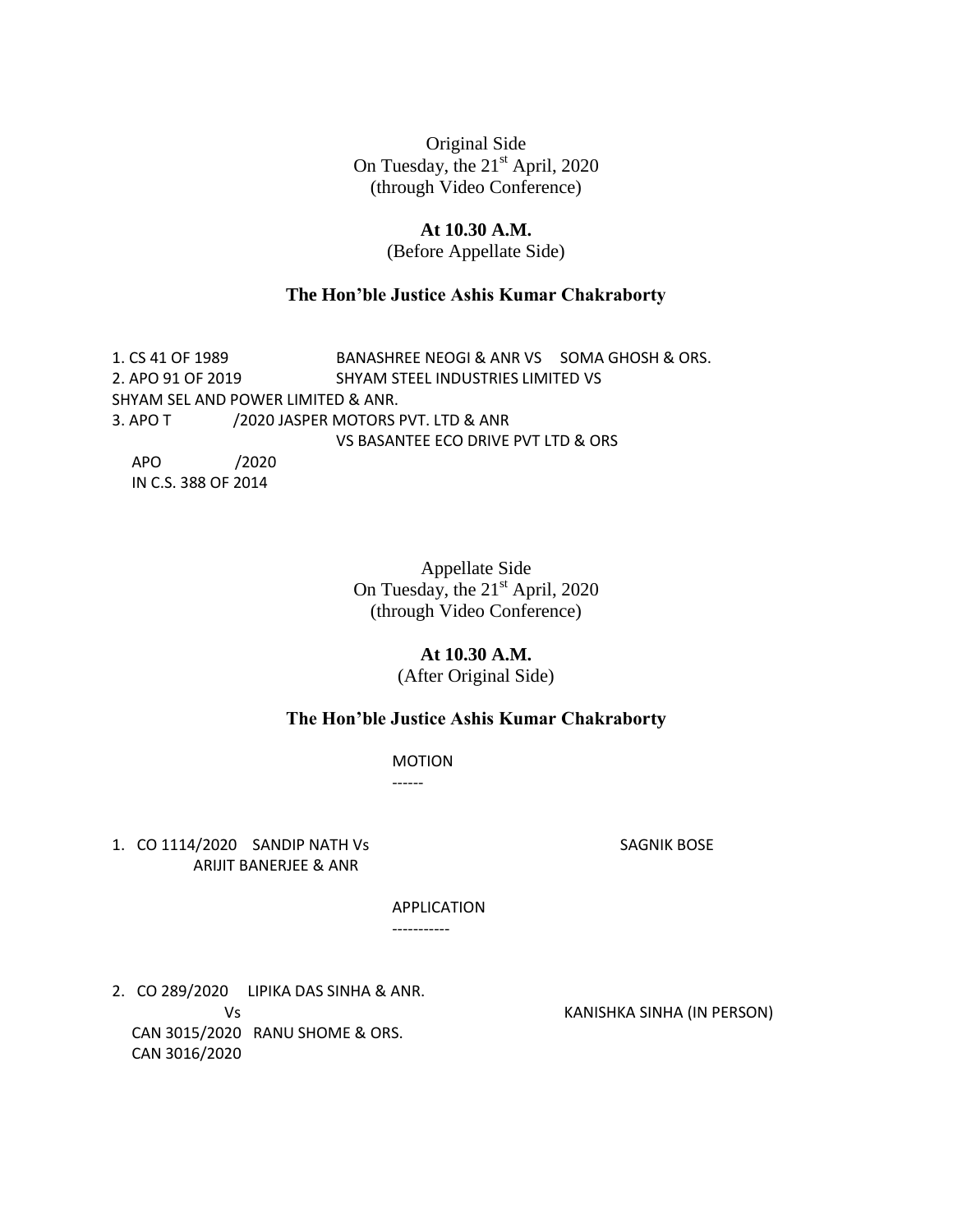# **At 10.30 A.M.**

# **The Hon'ble Justice Shivakant Prasad**

# APPLICATION FOR BAIL

| 1. CRM 2941/2020 ABDUL RASHED @ ABDUR RASHED Vs                                                         |                         |
|---------------------------------------------------------------------------------------------------------|-------------------------|
| CRAN 1374/2020 STATE OF WEST BENGAL                                                                     | S. G. CHOWDHURY         |
| 2. CRM 2990/2020 TARUN BANARJEE<br>@ TARUN BANERJEE @ TARUN BANDOPADHYAY<br><b>Vs</b>                   |                         |
| CRAN 1418/2020 STATE OF WEST BENGAL                                                                     | <b>SOUMYA NAG</b>       |
| 3. CRM 2997/2020 LALTU JANA Vs<br>CRAN 1420/2020 STATE OF WEST BENGAL                                   | <b>SK SAHAJAHAN ALI</b> |
| <b>APPLICATION</b>                                                                                      |                         |
| 4. CRA 443/2019 CHINTU AGARWAL Vs<br>CRAN 1462/2020 STATE OF WEST BENGAL<br><b>WITH</b><br>CRA 475/2019 | <b>DEV KUMAR SHARMA</b> |
| 5. CRAN 1469/2020 BAPI PRAMANIK Vs<br><b>STATE OF WEST BENGAL</b><br><b>WITH</b><br>CRM 12458/2019      |                         |
| 6. CRR 3091/2017 SATYABRATA GHOSH Vs<br>CRAN 1488/2020 DHIRENDRA NATH JANA & ANR                        | <b>M KHATUN</b>         |
| 7. CRA 93/2020 SUBHAMAY NANDI<br>@ SHUVOMOY NANDI Vs<br>CRAN 1530/2020 STATE OF WEST BENGAL & ANR       | <b>AMIT BISWAS</b>      |